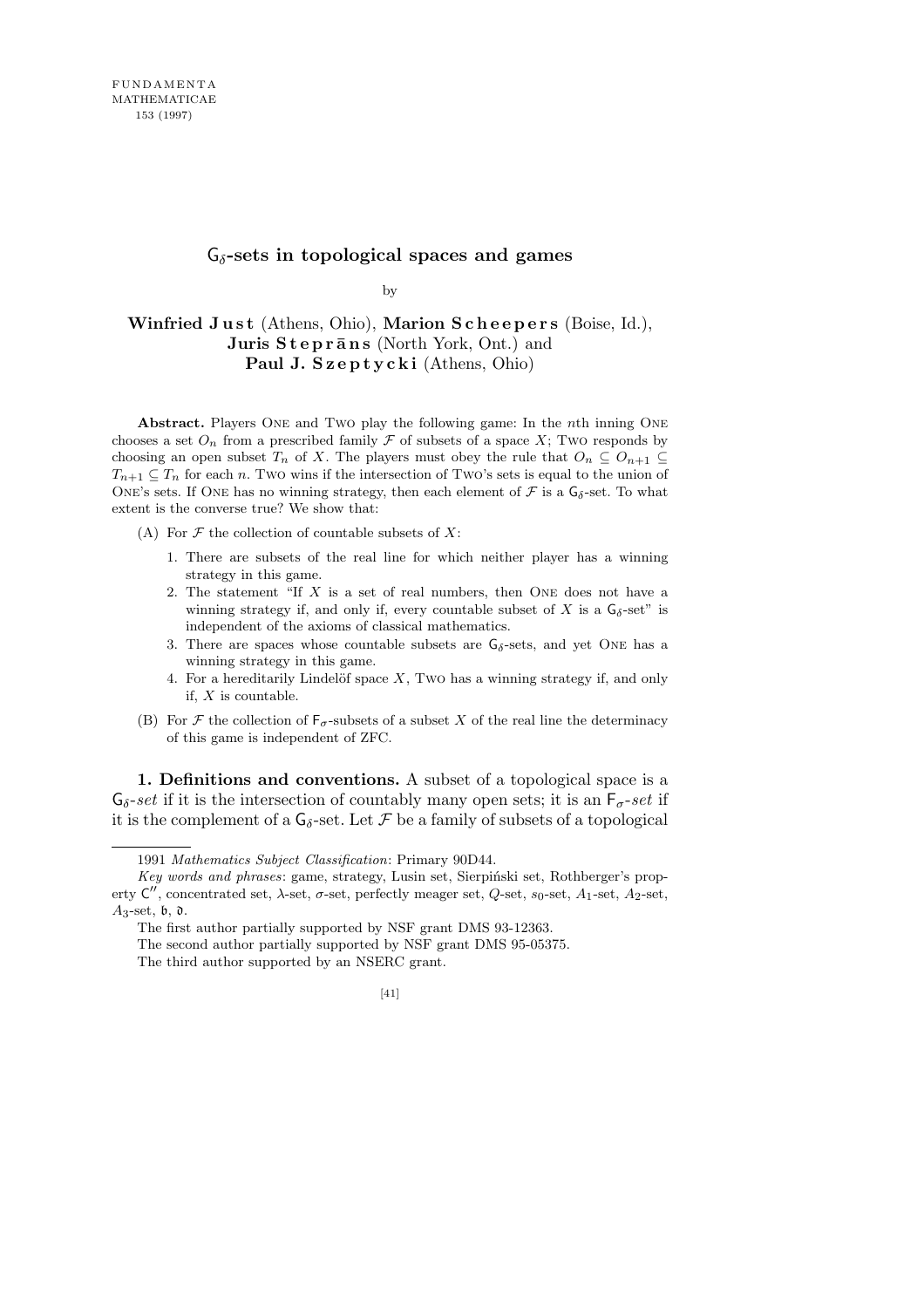space such that  $A \cup B$  is in  $\mathcal F$  whenever  $A$  and  $B$  are, and all one-element subsets are elements of  $F$ . Some classes of topological spaces are defined by specifying such a family  $\mathcal F$  and then requiring that each element of  $\mathcal F$  is a G*δ*-set. For example:

- 1. According to K. Kuratowski, a topological space is a *rarified space* (or  $\lambda$ -*space*) if all its countable subsets are  $G_{\delta}$ -sets [9].
- 2. According to W. Sierpiński and E. Szpilrajn (Marczewski), a space is a  $\sigma$ -*space* if every  $F_{\sigma}$ -set is a  $G_{\delta}$ -set.
- 3. According to F. Rothberger, a space is a *Q*-*space* if every subset is a  $G_{\delta}$ -set [15].
- 4. A space is *perfect* if every closed subset is a G*δ*-set [18], p. 162. According to E. Čech, a normal space which is perfect is called *perfectly normal* [4].

Since countable operations are involved in defining these concepts, they are susceptible to game-theoretic analysis. We introduce such an analysis by using the game defined in the abstract. For a family  $\mathcal F$  this game is denoted by  $G(\mathcal{F})$ .

A space *X* has *property*  $C''$  if for every sequence  $(\mathcal{U}_n : n \in \omega)$  of open covers of *X* there is an open cover  $(U_n : n \in \omega)$  such that  $U_n \in \mathcal{U}_n$  for each *n*. This property was introduced by Rothberger in [14].

The symbol  $\omega$  denotes the set of functions from  $\omega$  to  $\omega$ . Define the binary relation  $\prec$  on  $\omega$  by  $f \prec g$  if for all but finitely many *n*,  $f(n) < g(n)$ . Then  $\prec$  is a pre-ordering on  $\omega$ . When  $f \prec g$ , we say that "*g* eventually dominates *f*". A subset *S* of  $\omega$ *w* is *unbounded* if there is no *g* such that for each  $f \in S$  we have  $f \prec g$ . The least cardinality of an unbounded subset of  $\omega$  is denoted by **b**. A subset *S* is *dominating* if for each *g* there is an  $f \in S$  such that  $g \prec f$ . The least cardinality of a dominating subset of  $\omega$ is denoted by  $\mathfrak{d}$ . It is well known that  $\aleph_1 \leq \mathfrak{b} \leq \mathfrak{d}$  and that there is always a subset of  $\omega$ *w* which is of cardinality **b** and well-ordered by  $\prec$ . When **b** = **0** one has a chain of length  $\mathfrak d$  which is well-ordered by the eventual domination order and is cofinal in  $\omega$ . According to Hausdorff such a chain is said to be a d-*scale*.

Consider  $\omega$  as a discrete topological space. Then  $\omega$ , endowed with the Tychonoff product topology, is homeomorphic to the space of irrational numbers. For a finite sequence  $\sigma$  of finite ordinals,  $[\sigma]$  denotes the subset  $\{f \in \omega \omega : \sigma \subset f\}$  of  $\omega$ . Subsets of this form constitute a basis for the Tychonoff product topology of  $\omega$ . We shall also borrow the following notation from Descriptive Set Theory: The collection of closed subsets of a space is denoted by  $\mathbb{Z}_1^0$ , while the collection of  $\mathsf{F}_{\sigma}$ -subsets is denoted by  $\mathbb{Z}_2^0$ .

Next we recall some notions from [2]: the space *X* is an  $A_1$ -space if for every Borel function  $\Psi: X \to {}^{\omega}\omega, \Psi[X]$  has property  $C''$ ; it is an  $A_2$ -*space* if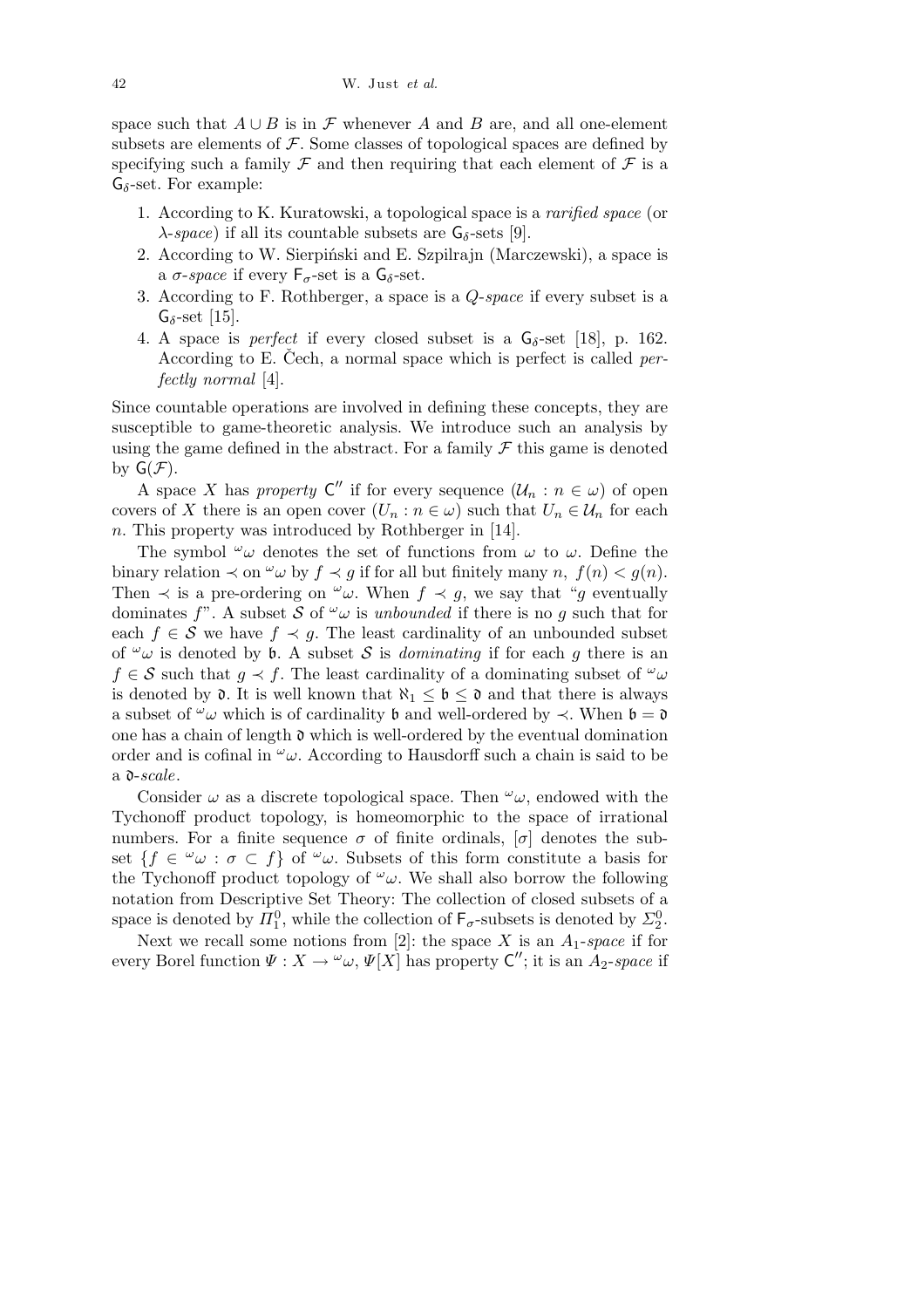for every Borel function  $\Psi$  from  $X$  to  $\omega$ ,  $\Psi[X]$  is a bounded subset of  $\omega$ ; it is an  $A_3$ -*space* if for any Borel function  $\Psi$  from  $X$  to  $\omega$ ,  $\Psi[X]$  is not a dominating family.

We would like to thank the referee for pointing out gaps in earlier versions of two proofs in this paper.

## **2. Strategies for player One**

LEMMA 1. If ONE *does not have a winning strategy in the game*  $G(\mathcal{F})$ . *then every element of*  $\mathcal F$  *is a*  $G_{\delta}$ -set.

Proof. Let  $A$  be an element of  $\mathcal F$  and consider the strategy for ONE which calls on ONE to choose *A* each inning. Since ONE has no winning strategy, this is not a winning strategy. Look at a play which defeats it; the sequence of open sets chosen by Two during such a play witnesses that *A* is a  $G$ <sup> $δ$ </sup>-set. ■

THEOREM 2. If  $(X, \tau)$  is an A<sub>3</sub>-space, then the following are equivalent:

1. *Each element of*  $\mathcal F$  *is a*  $G_{\delta}$ -set.

2. One *does not have a winning strategy in the game*  $G(\mathcal{F})$ *.* 

Proof. We must prove  $1\Rightarrow 2$ : Let  $\sigma$  be a strategy for ONE. For each  $F \in \mathcal{F}$  fix a descending sequence of open sets  $(V_n(F) : n \in \omega)$  such that  $V_n \in W_n(F) = F$ . Let  $F_\emptyset = \sigma(\emptyset)$  be One's opening move in the game. For each *n*, put  $F_{(n)} = \sigma(V_{(n)}(F_{\emptyset}))$ . Let  $0 < k < \omega$  be given, and assume that for each  $(n_1, \ldots, n_k)$  in  $^k\omega$  we have defined  $V_{(n_1,\ldots,n_k)}$  and  $F_{(n_1,\ldots,n_k)}$  such that

1.  $V_{(n_1,...,n_{k-1},m)} = V_m(F_{(n_1,...,n_{k-1})})$  for each  $m < \omega$ , 2.  $F_{(n_1)} \subseteq F_{(n_1,n_2)} \subseteq \ldots \subseteq F_{(n_1,...,n_k)}$ , and 3.  $F_{(n_1,...,n_k)} = \sigma(V_{\emptyset}, V_{(n_1)},..., V_{(n_1,...,n_k)}).$ 

Let  $F_{(n_1,...,n_k,m)}$  be the set  $\sigma(V_{\emptyset}, V_{(n_1)},..., V_{(n_1,...,n_k)}, V_{(n_1,...,n_k,m)}).$ This defines  $F_{\tau}$  and  $V_{\tau}$  for each  $\tau$  in  $\zeta_{\omega}$  such that:

- $F_{\tau}$  is an element of  $\mathcal F$  and  $V_{\tau}$  is an open subset of X,
- if  $\tau$  is extended by *ν*, then  $F_{\tau} \subseteq F_{\nu} \subseteq V_{\nu} \subseteq V_{\tau}$ ,
- $F_{\tau} = \bigcap_{n < \omega} V_{\tau}(n)}$ , and
- if  $m < n$  then  $V_{\tau(n)} \subseteq V_{\tau(n)}$ .

Defeating the given strategy for ONE amounts to finding a  $g \in \omega$  such that  $\mathbf{r}$  $\sim$ 

$$
\bigcup_{n\in\omega}F_{g|n}=\bigcap_{n\in\omega}V_{g|n}.
$$

For this we use the hypothesis that *X* is an  $A_3$ -space: For each  $x \notin F_\emptyset$ , define  $f_x$  in  $\omega$  as follows: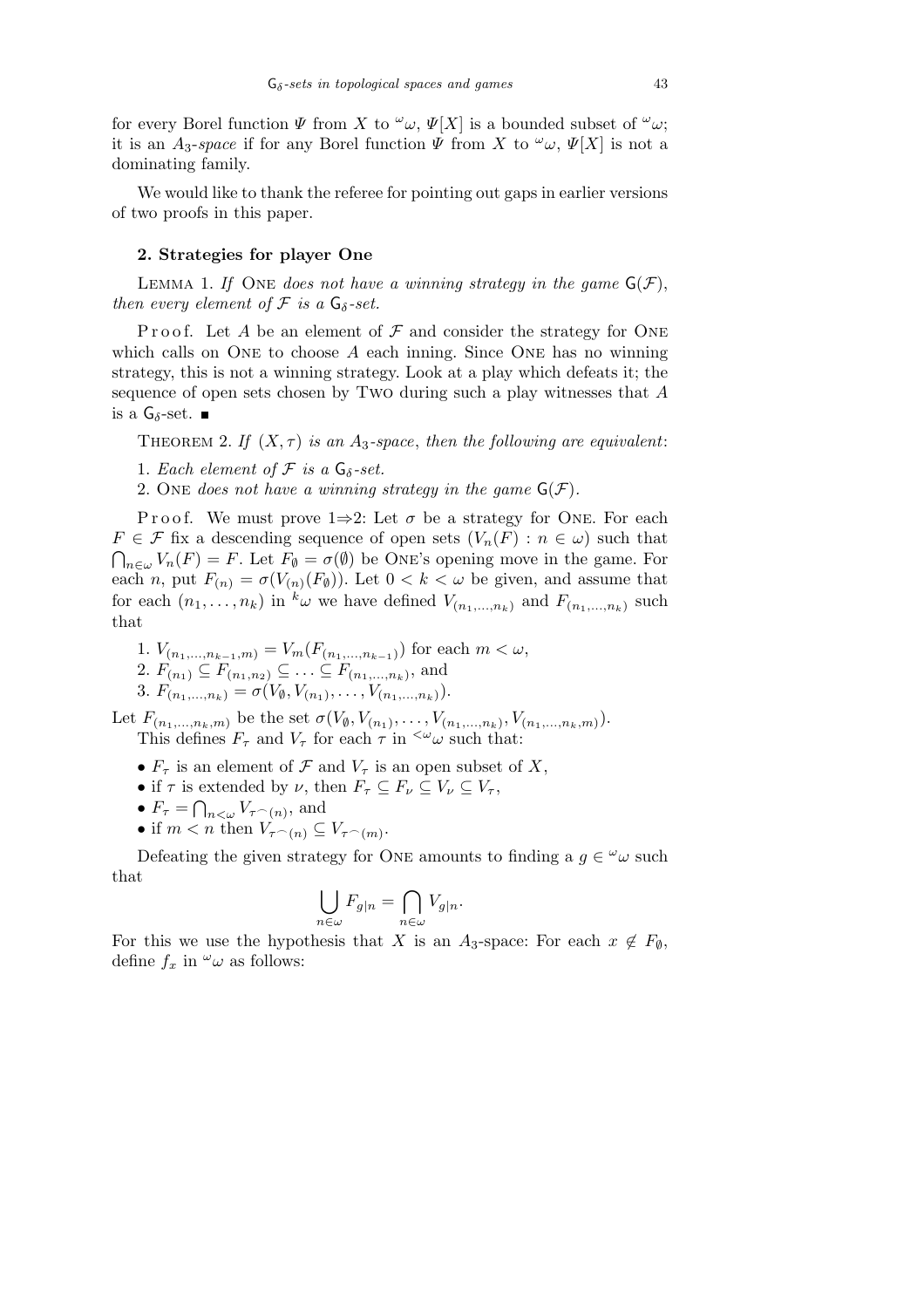- 1.  $f_x(0) = \min\{n > 0 : x \notin V_{(n)}\}.$
- 2.  $f_x(n+1)$  is the least *m* larger than  $f_x(n)$  such that
- $(\forall i \leq f_x(n))(\forall n_1,\ldots,n_i \leq f_x(n))(x \notin F_{(n_1,\ldots,n_i)} \Rightarrow x \notin V_{(n_1,\ldots,n_i,m)}).$

The mapping which assigns  $f_x$  to *x* is a Borel mapping from *X* to  $\omega$ . Since *X* is an *A*<sub>3</sub>-space, we find an *f* in  $\omega$ *w* such that:

- 1. *f* is strictly increasing,
- 2.  $1 < f(0)$ , and

3. for each  $x \in X$  there are infinitely many *n* such that  $f_x(n) < f(n)$ . For each  $n < \omega$  put  $g(n) = f^{n+1}(0)$ . Then the play

$$
(F_{\emptyset}, V_{g|1}, F_{g|1}, V_{g|2}, F_{g|2}, \ldots)
$$

is lost by ONE: For consider a point  $x \notin$  $F_{g|n}$ . Pick the smallest positive *n* such that  $f_x(n) < f^n(0)$ . Then we have  $f^1(0) < \ldots < f^{n-1}(0) \le f_x(n-1)$ . We see that  $x \notin V_{(f^1(0),...,f^{n-1}(0),f_x(n))}$ . But then  $x \notin V_{(f^1(0),...,f^n(0))}$ , and so we see that  $x \notin V(f^1(0),...,f^{n-1}(0),f_x(n))$ . But then  $x \notin V(f^1(0),...,f^n)$ <br>we have  $x \notin \bigcap_{n<\omega} V_{g|n}$ . It follows that  $\bigcup_{n<\omega} F_{g|n} = \bigcap_{n<\omega} V_{g|n}$ .

We shall later give an example which shows that the hypothesis that the space is an  $A_3$ -space, though sufficient, is not necessary.

*Lusin sets and Sierpiński sets*. A set of real numbers is said to be a *Lusin set* if it is uncountable but its intersection with every first category set of real numbers is countable. It is well known that Lusin sets have Rothberger's property. It is also well known that if *X* is a subset of  $\omega_{\omega}$  and has Rothberger's property, then there is a *g* in  $\omega$ *w* such that for each  $x \in X$  the set  ${n : x(n) = g(n)}$  is infinite. The following theorem is well known; its proof is included for completeness.

Theorem 3. *Every Lusin set is an A*3*-space.*

Proof. Let  $X \subset \mathbb{R}$  be a Lusin set, and let  $f: X \to \omega$  be a Borel function. Then there is a first category set  $K \subset L$  such that  $f$  restricted to  $L\backslash K$  is continuous ([8], Chapter II, *§*32.II). But *K* is a countable subset of *L* since *L* is a Lusin set. Then  $L\backslash K$  is still a Lusin set and thus has Rothberger's property. Rothberger's property is preserved by continuous images. Thus,  $f(L \setminus K)$  is a subset of  $\omega$ *w* which has Rothberger's property. Since  $f[K]$  is countable, it also has Rothberger's property, and so *f*[*X*] has Rothberger's property. Then there is a *q* in  $\omega$ *w* such that for each  $x \in X$  there are infinitely many *n* such that  $f(x)(n) = g(n)$ . This *g* is not eventually dominated by any  $f(x)$ .

COROLLARY 4. If  $X$  is a Lusin set and  $\mathcal F$  is a collection of subsets of  $X$ , *then the following are equivalent*:

- 1. *Each element of*  $\mathcal F$  *is a*  $G_{\delta}$ -set.
- 2. One *does not have a winning strategy in*  $G(\mathcal{F})$ *.*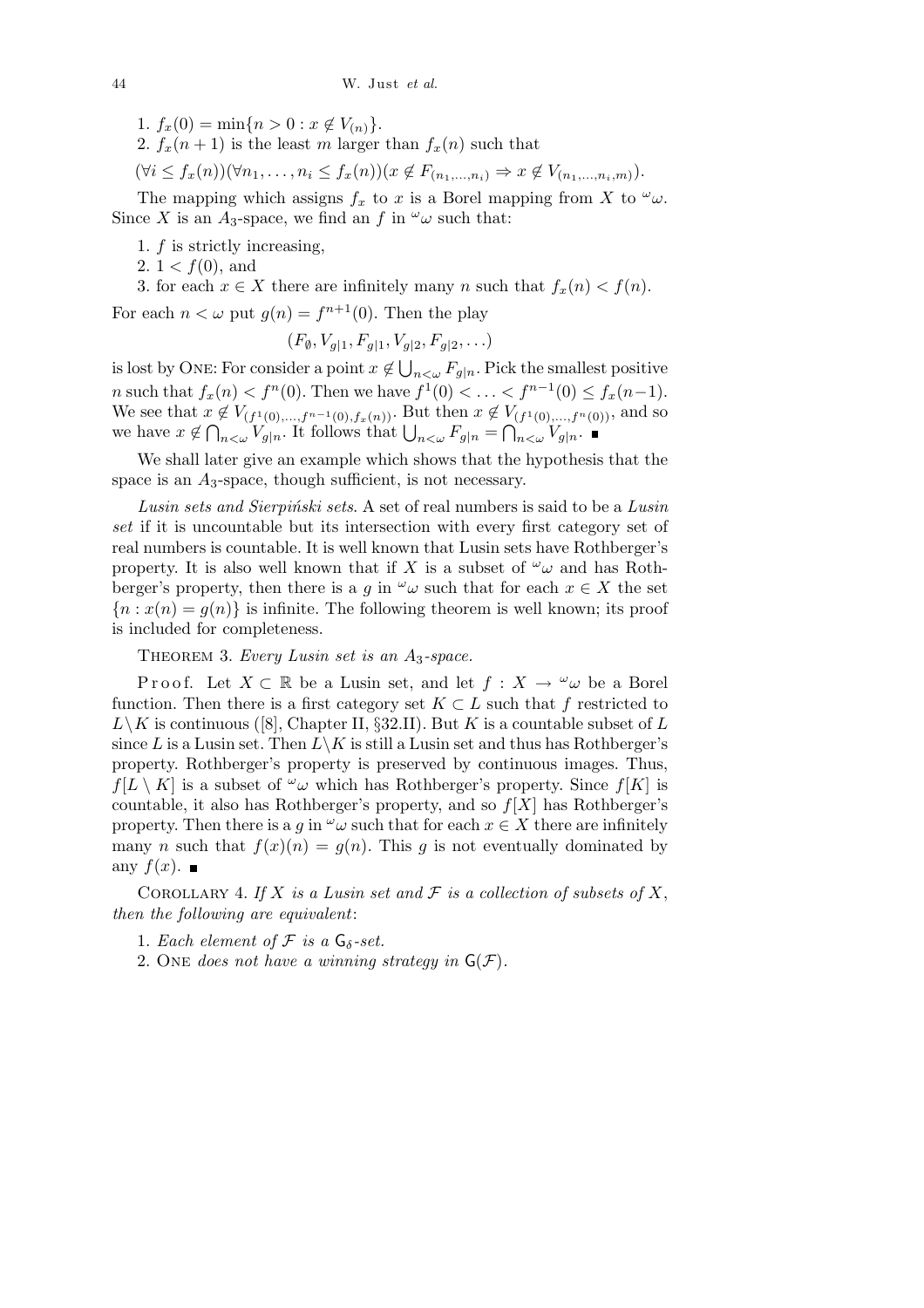A set of real numbers is said to be a *Sierpiński set* if it is uncountable but its intersection with every set of Lebesgue measure zero is countable. Sierpiński showed that the Continuum Hypothesis implies that Sierpiński sets exist [16]. The following theorem is well known (see [6]).

THEOREM 5. *Every Sierpiński set is an A*<sub>2</sub>-set.

COROLLARY 6. For a collection  $F$  of subsets of a Sierpiński set  $X$ , the *following are equivalent*:

1. *Each element of*  $\mathcal F$  *is a*  $\mathsf{G}_{\delta}$ -set.

2. One *does not have a winning strategy in*  $G(\mathcal{F})$ .

**I.**  $F$  is the collection of finite subsets of  $X$ . If a space is a  $\lambda$ -space, then every countable subset (and in particular, every finite subset) is a  $G_{\delta}$ -set. This implies that *X* is a *T*1-space.

Theorem 7. *If X is a first countable λ-space*, *then* One *does not have a winning strategy in*  $G([X]^{<\aleph_0})$ *.* 

Proof. Let  $\sigma$  be a strategy for ONE. Using the assumption that *X* is a *λ*-space, for each countable subset *C* of *X* we choose a descending sequence of open sets,  $(G_n(C): n < \omega)$ , with intersection equal to C. For finite C we assume that  $(G_n(C) : n < \omega)$  is a base at *C* in *X*. Define sets  $F_\tau$  and  $G_\tau$ for  $\tau \in \langle \omega \omega \rangle$  by recursion over the length of  $\tau$  as follows:

$$
G_{\emptyset} = X, \quad F_{\tau} = \sigma(G_{\tau|0}, G_{\tau|1}, \dots, G_{\tau}), \quad G_{\tau \frown m} = G_m(F_{\tau}).
$$

Let  $C =$  $\tau \in \langle K \rangle$ *u*  $F_{\tau}$ , a countable subset of *X*. We may assume that *C* is infinite (the case when  $C$  is finite is even easier). Enumerate  $C$  bijectively as  $\{c_k : k < \omega\}.$ 

Here is how Two defeats ONE's strategy  $\sigma$ : Let  $m_1$  be the minimal  $m$ such that  $c_m \notin F_\emptyset$ . Then choose  $n_1$  so large that  $c_{m_1} \notin G_{(n_1)}$ , and  $G_{(n_1)} \subset$  $G_1(C)$  (we used  $T_1$  here, and it is used similarly in the rest of the selection of the *n*<sup>*i*</sup>'s). Then let *m*<sub>2</sub> be the least *m* such that  $c_m \in G_{(n_1)} \setminus F_{(n_1)}$ , and choose  $n_2$  so large that  $c_{m_2} \notin G_{(n_1,n_2)}$ , and  $G_{(n_1,n_2)} \subset G_2(C)$ . Continuing in this manner we find two infinite sequences  $(m_1, m_2, \ldots)$  and  $(n_1, n_2, \ldots)$ such that for each *k*,

1. *m<sub>k</sub>* is the least *m* such that  $c_m \in G_{(n_1,\ldots,n_{k-1})} \setminus F_{(n_1,\ldots,n_{k-1})}$ , and

2. *n<sub>k</sub>* is so large that  $c_{m_k} \notin G_{(n_1,\ldots,n_k)}$ , and  $G_{(n_1,\ldots,n_k)} \subset G_k(C)$ .  $\tilde{\zeta}$ 

Then  $\bigcup_{0 < k < \omega}^{\infty} F_{(n_1,...,n_k)} =$  $C_{0 \leq k \leq \omega} G_{(n_1,...,n_k)}$ , and so ONE lost this play.

The assumption of first countability in the previous theorem is essential. In Section II.2 we will construct a  $\lambda$ -space on which ONE has a winning strategy in the game  $G([X]^{<\aleph_0})$ .

Every first countable  $T_1$ -space which is also an  $A_2$ -space is a  $\lambda$ -space. Thus Theorem 7 includes all first countable *A*2-spaces. By Theorem 2 we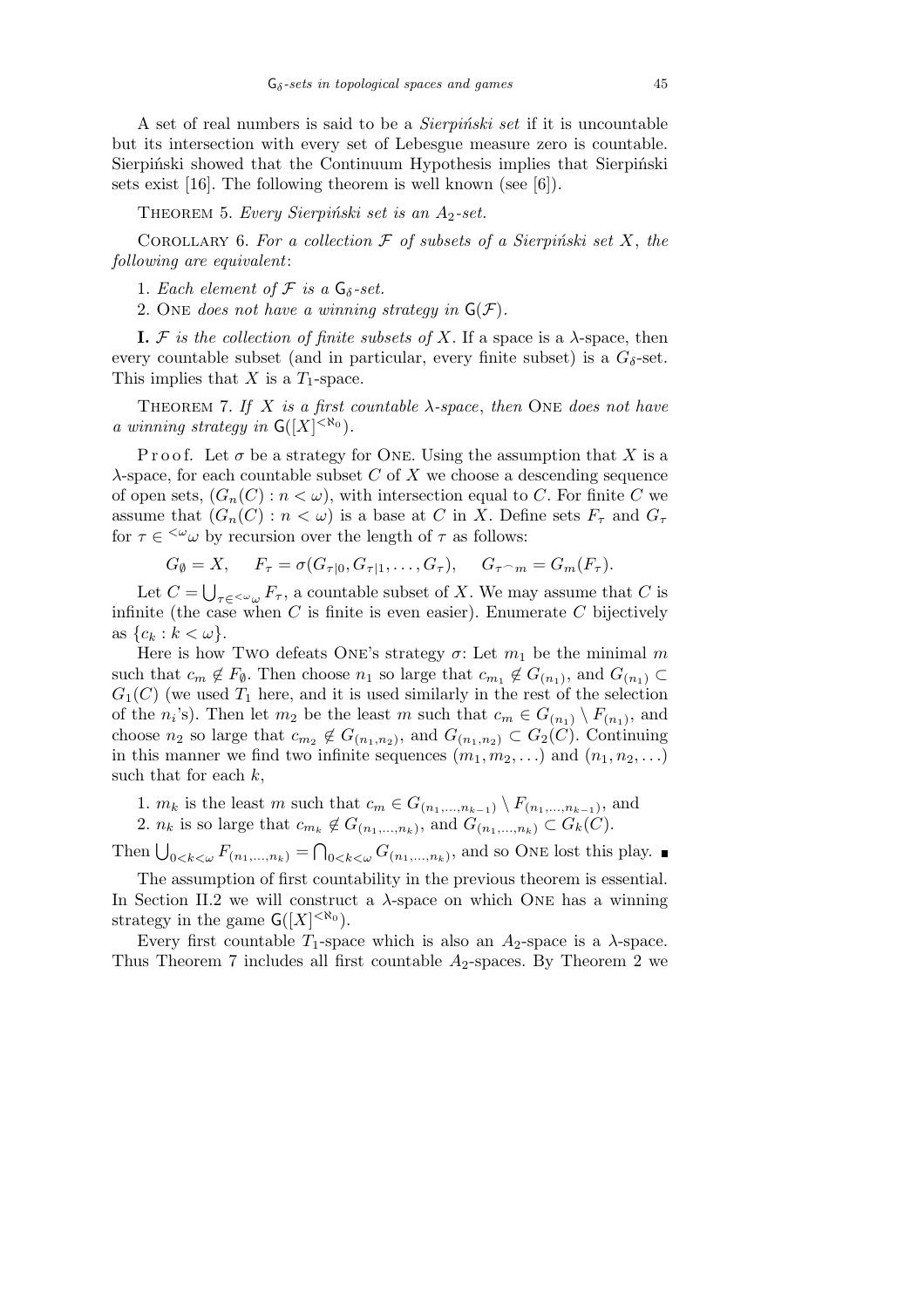could have assumed that *X* is an  $A_3$ -space instead of a  $\lambda$ -space. This is not subsumed by Theorem 7, because it is consistent that there are first countable  $A_3$ -spaces which are not  $\lambda$ -spaces: According to Besicovitch a set *X* of real numbers is *concentrated* on a countable set *Y* if for every open set *U* which contains  $Y, X \setminus U$  is countable [3]. In some sense, sets concentrated on a countable subset of itself are opposites of *λ*-sets. For example a Lusin set is an  $A_3$ -set which is concentrated on each of its countable dense subsets.

Some hypothesis besides first countability is needed in Theorem 7: According to Szpilrajn [21] a set X of real numbers is said to have *property*  $s_0$ if for every perfect set *P* of real numbers there is a perfect set *Q* such that *Q* ⊂ *P* and  $Q \cap X = ∅$ .

Theorem 8. *If X is a set of real numbers for which* One *does not have a* winning strategy in  $G([X]^{<\aleph_0})$ , then *X* has property  $s_0$ .

Proof. Let *P* be a perfect subset of R. If  $X \cap P$  is not dense in *P*, then pick an open *U* such that  $U \cap P \neq \emptyset$  and  $U \cap P \cap X = \emptyset$ , and let *Q* be a perfect subset of  $U \cap P$ . If  $X \cap P$  is dense in  $P$ , then we need to find a perfect  $Q \subset P$  such that  $Q \cap X = \emptyset$ . Consider the following strategy  $\sigma$  for player ONE: In the first inning,  $\sigma$  chooses  $x_1 \in X \cap P$ . In the *n*th inning suppose ONE has chosen  $\{x_1, \ldots, x_{k-1}\}$ . Let *U* be any open set containing this set of points (typically, *U* is Two's response). Since  $X \cap P$  is dense in *P* and *P* has no isolated points, we find for every  $l < k$  two points *x*<sub>*k*+2</sub>*l* and  $x_{k+2l+1}$  in  $(x_l - 2^{-n}, x_l + 2^{-n}) \cap X \cap P \cap U$  such that the points  $x_1, \ldots, x_{k-1}, x_k, \ldots, x_{3k-1}$  are all distinct. The strategy  $\sigma$  chooses the set *{x*1*, . . . , x*3*k−*1*}* in the *n*th inning as the response to Two's move *U*.

Since  $\sigma$  is not a winning strategy for ONE, consider a  $\sigma$ -play

$$
O_1, T_1, O_2, T_2, \ldots, O_n, T_n, \ldots
$$

which is lost by ONE. Write  $\bigcup_{n<\infty} O_n = \{x_1, x_2, \ldots\}$ . Then  $\bigcup_{n<\infty} O_n$  is which is lost by ONE. Write  $\bigcup_{n<\infty} O_n = \{x_1, x_2, \ldots\}$ . Then  $\bigcup_{n<\infty} O_n$  is a subset of *P* and is dense in itself. Thus,  $O = cl(\bigcup_{n\in\omega} O_n)$  is perfect. a subset of *P* and is dense in itsen. Thus,  $O = \text{Cl}(\bigcup_{n \in \omega} O_n)$  is perfect.<br>Moreover, for each  $n, T_n \cap O$  is a dense open subset of *O*; hence  $\bigcap_{n < \infty} T_n \cap O$ is comeager in  $O$  and so contains a perfect subset  $Q$  that is disjoint from the countable set  $\{x_0, x_1, \ldots\}$ . Since  $X \cap \bigcap_{n < \infty} T_n = \{x_1, x_2, \ldots\}$ , we see that  $Q \cap X = ∅$ . Since  $Q \subset O \subset P$ , we are done. ■

Sets of real numbers where One does not have a winning strategy in this game share some of the properties of  $\lambda$ -sets, but not all. For example: A set of real numbers is *perfectly meager* if its intersection with each perfect set is meager in the relative topology of that perfect set. Every  $\lambda$ -set is perfectly meager (cf. [11], pp. 118–119), and every perfectly meager set has property  $s_0$ .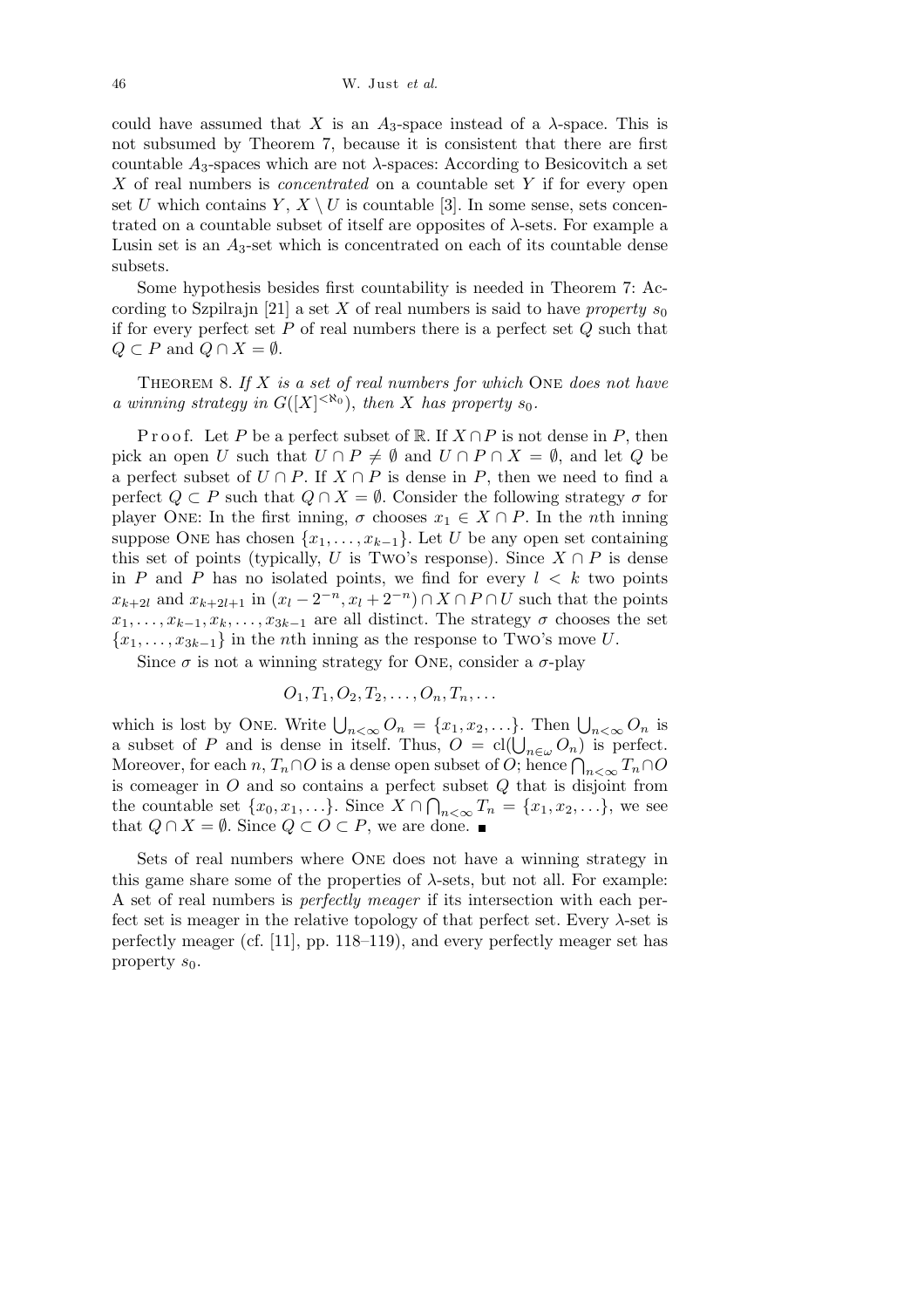Corollary 9. *If X is a Lusin set*, *then*

- (a) *X is not meager* (*and hence not perfectly meager* ), *and*
- (b) ONE has no winning strategy in  $G([X]^{<\aleph_0})$ .

P r o o f. Let *X* be a Lusin set. Then *X* is an  $A_3$ -space (Theorem 3), and as it is a metric space, each finite subset of it is a  $G_{\delta}$ -set. Then Theorem 2 implies that ONE has no winning strategy in  $G([X]^{<\aleph_0})$ . Being a Lusin set, *X* is not meager and thus not perfectly meager.  $\blacksquare$ 

**II.**  $F$  is the collection of countable subsets of  $X$ . Our results so far show that an  $A_3$ -space  $X$  is a  $\lambda$ -space if and only if ONE does not have a winning strategy in the game  $G([X]^{\leq \aleph_0})$ . We explore this a little further.

**II.1.** *The A*3*-hypothesis is sufficient but not necessary*

THEOREM 10. Let  $\kappa$  be an infinite ordinal. For every subspace X of  $\omega_{\omega}$ *which is of the form*  ${f_\alpha : \alpha < \kappa}$ , *where*  $f_\alpha \prec f_\beta$  *when*  $\alpha < \beta$ , ONE *does not have a winning strategy in the game*  $G([X]^{\leq \aleph_0})$ *.* 

P r o o f. ONE not having a winning strategy in  $G([X]^{\leq \aleph_0})$  is hereditary so we may assume that  $\text{cof}(\kappa) > \omega$ . Fix a strategy  $\sigma$  for player ONE in the game. We define for each  $F \in [X]^{\leq \aleph_0}$ , each open  $U \supset F$ , each  $\Gamma \in [X]^{\leq \aleph_0}$ , and each  $n \in \omega$  an open set  $U_{\Gamma,U,n}(F)$  containing *F* and contained in *U* as follows. For each  $f \in F$  fix  $n_f > n$  minimal so that

- (a) For each  $g \in \Gamma$ , if  $f \prec g$  then  $f(l) \prec g(l)$  for each  $l \geq n_f$ .
- (b) For each  $g \in \Gamma$ , if  $g \prec f$  then  $g(l) \prec f(l)$  for each  $l \geq n_f$ .
- (c)  $[f|n_f]$  ⊂ *U*.

Now let

$$
U_{\Gamma,U,n}(F) = \bigcup_{f \in F} [f|n_f+1].
$$

It is worth noting that  $g(n_f) \neq f(n_f)$  whenever  $f \in F$  and  $g \in \Gamma \setminus F$ . Therefore

(d) If  $g \in \Gamma$  and  $g \notin F$ , then  $g \notin U_{\Gamma,U,n}(F)$  for open *U* and  $n \in \omega$ .

Next we choose a countable  $G \subset X$  on which we may effectively restrict our play of the game. Fix a countable  $G \subset X$  satisfying the following: Suppose  $(F_0, U_0, \ldots, F_{m-1}, U_{m-1})$  is a play of the game such that

- $\sigma(F_0, U_0, \ldots, F_{i-1}, U_{i-1}) = F_i$  for each  $i < m$ , and
- $U_i = U_{\Gamma,U_{i-1},n}(F_{i-1})$  for each  $i < m$  and for some finite  $\Gamma \subset G$  and  $n \in \omega$  (both depending on *i*).

Then

- (e)  $\sigma(F_0, U_0, \ldots, F_{n-1}, U_{n-1}) \subset G$ , and
- (f) if  $\beta = \sup\{\alpha < \beta : f_\alpha \in F_i\}$  then  $f_\beta \in G$ .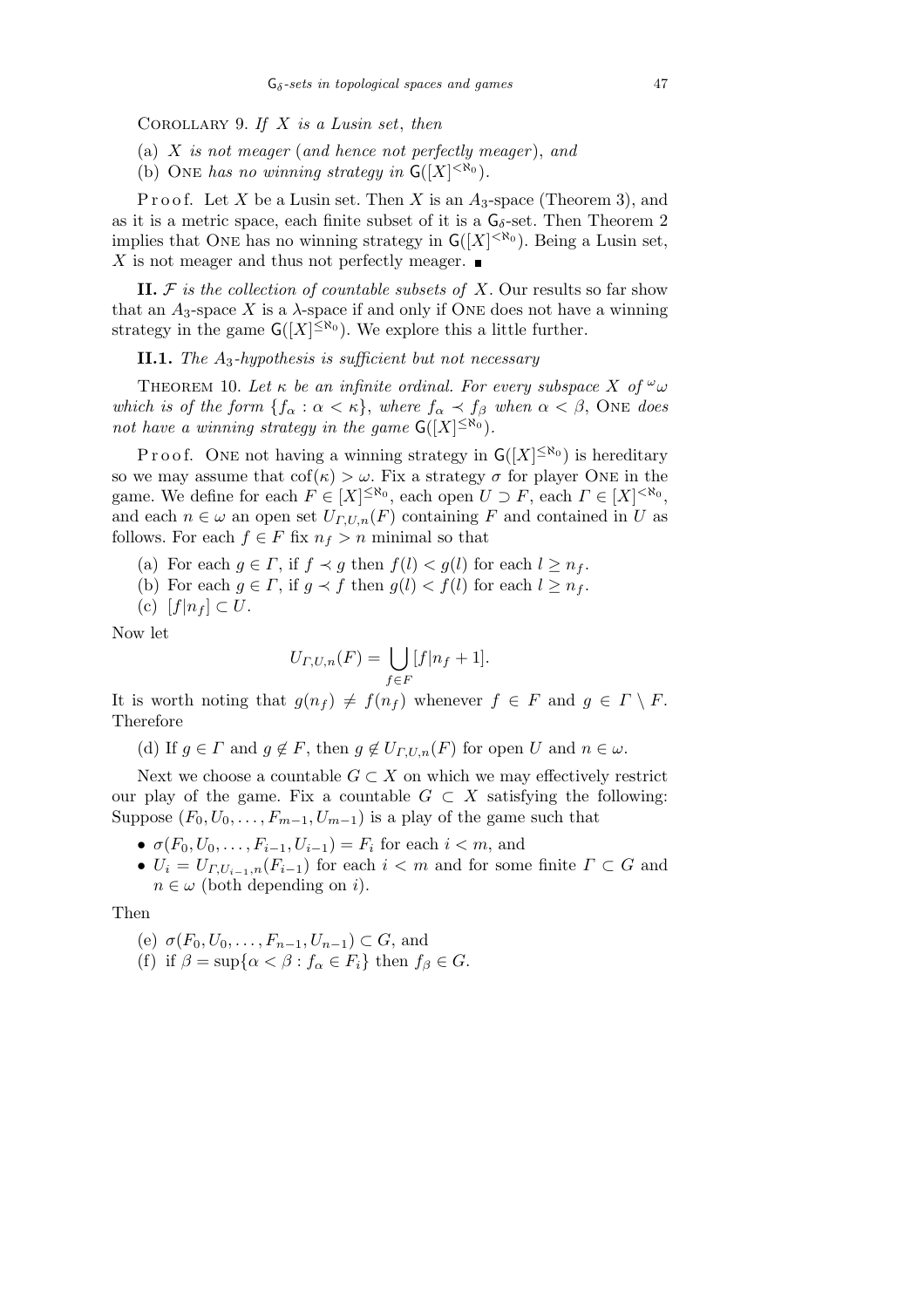In particular,  $F_0 = \sigma(\emptyset) \subset G$ . *G* can be constructed by a simple closing off argument (or by letting  $G = \mathcal{M} \cap X$  for  $\mathcal{M}$  an appropriate elementary submodel).

Let  $A = \{ \alpha \in \kappa : f_\alpha \in G \}$  and let *B* be the closure of *A* in  $\kappa$ . Then *A* and *B* are countable subsets of *κ*. We now describe how Two should play to defeat ONE. Enumerate *A* as  $\{\alpha_i : i \in \omega\}$  and enumerate  $B \setminus A$  as  $\{\beta_i : i \in \omega\}$  (if *B* \ *A* is finite the proof is the same).

Consider a partial play of the game  $(F_0, U_0, \ldots, F_{m-1}, U_{m-1}, F_m)$ . For each  $i < m$  the set  $\{\alpha < \beta_i : f_\alpha \in F_m\}$  is bounded below  $\beta_i$  (since  $\beta_i \notin A$ ). Therefore there is an  $\alpha(\beta_i) \in A \cap \beta_i$  such that  $\alpha < \alpha(\beta_i)$  whenever  $\alpha < \beta_i$ and  $f_{\alpha} \in F_m$ . Let

$$
\Gamma_m = \{ f_{\alpha_i} : i \leq m \} \cup \{ f_{\alpha(\beta_i)} : i \leq m \}.
$$

Let  $n(m) > m$  be large enough so that for any  $f_{\gamma}, f_{\delta} \in \Gamma_m \cup \{f_{\beta_i} : i \leq m\}$ if  $\gamma < \delta$  then  $f_\gamma(l) < f_\delta(l)$  for each  $l > n(m)$ . Two then plays the open set

$$
U_m = U_{\Gamma_m, U_{m-1}, n(m)}(F_m).
$$

Now suppose that  $(F_0, U_0, \ldots, F_m, U_m, \ldots)$  is a play of the game where ONE uses the strategy  $\sigma$  and Two responds as described above.

CLAIM 11. Two *wins the play*  $(F_0, U_0, \ldots, F_m, U_m, \ldots)$ .

P r o o f. Fix *f ∈*  $\overline{a}$  $w_{m\in\omega}$ *U<sub>m</sub>*.

Case 1:  $f \in G$ . Then there exists an  $i \in \omega$  such that  $f = f_{\alpha_i}$ . So  $f \in \Gamma_{i+1}$ . If  $f \notin F_{i+1}$ , we would deduce by (d) that  $f \notin U_{i+1}$ . Therefore  $f \in \bigcup F_m$ .

C a se 2:  $f \notin G$ . Fix  $\gamma$  such that  $f = f_{\gamma}$ . Let  $\beta = \max B \cap \gamma + 1$  (*B* is closed in  $\kappa$ ) and let  $\alpha = \min A \setminus \gamma$ . We only consider the most difficult case where  $\alpha$  exists and where  $\beta \in B \setminus A$ . We therefore have  $\beta < \alpha$ , and there are  $i, j \in \omega$  such that  $\beta = \beta_i$  and  $\alpha = \alpha_j$ . Fix  $m \in \omega$  large enough so that  $i, j < m$  and so that

- (g)  $f_\beta(l) \leq f(l) < f_\alpha(l)$  for each  $l > m$ .
- CLAIM 12.  $f \notin U_m$ .

P r o o f. Otherwise there is a  $\delta$  such that  $f_{\delta} \in F_m$  and  $f(i) = f_{\delta}(i)$  for each  $i < n_{f_{\delta}} + 1$ . (Recall that  $U_m = \bigcup_{f \in F_m} [f|n_f + 1]$ ). Suppose that  $\delta < \beta_i$ ; then there is an  $\alpha(\beta_i) \in \Gamma_m$  such that  $\delta \leq \alpha(\beta_i) < \beta_i$ . By (a) and (g) and the fact that  $m_{f_{\delta}} > m$ , we have

$$
f_{\delta}(l) < f_{\alpha(\beta_i)}(l) < f_{\beta_i}(l) \le f(l) \quad \text{ for each } l > m_{f_{\delta}}.
$$

In particular,  $f_{\delta}(m_{f_{\delta}}) < f_{\beta_i}(m_{f_{\delta}}) \le f(m_{f_{\delta}})$ ; this shows that  $f(i) = f_{\delta}(i)$ does not hold for each  $i < m_{fs} + 1$ . In the case where  $\delta > \alpha$  the proof is similar.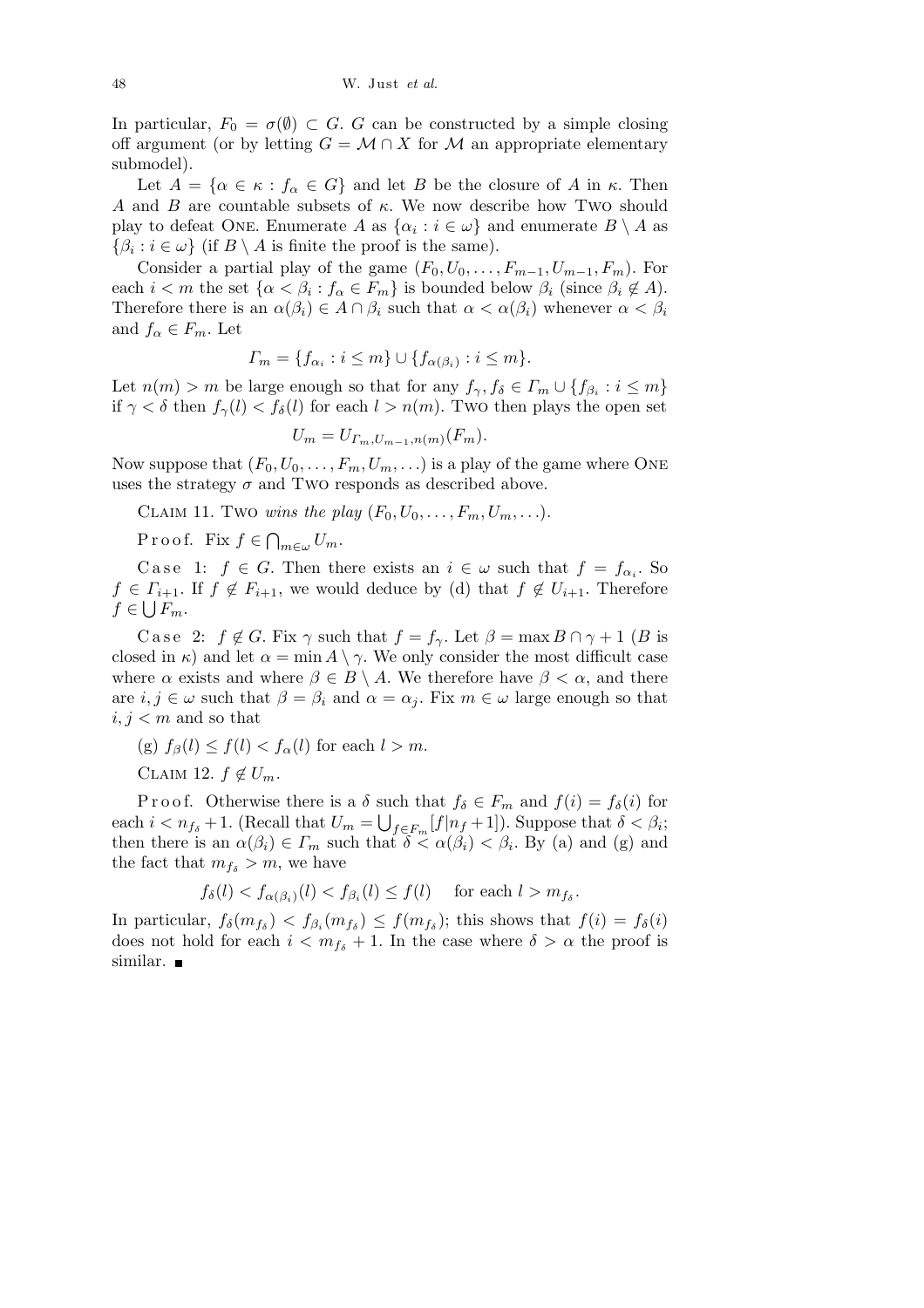Theorem 10 generalizes the well-known fact (already noted on p. 128 of [9]) that the  $\prec$ -well-ordered subsets of  $\omega$  are  $\lambda$ -sets and thus perfectly meager sets  $([10]$  and  $[11]$ ).

COROLLARY 13. If  $\mathfrak{d} = \mathfrak{b}$ , then there is a set X of real numbers which is *not an A*3*-space*, *and yet* One *does not have a winning strategy in the game*  $G([X]^{\leq \aleph_0}).$ 

The Continuum Hypothesis or Martin's Axiom, each a statement which is consistent with classical mathematics, implies that  $\mathfrak b$  is equal to  $\mathfrak d$ .

Lemma 1 gives for a subset *X* of the real line

"ONE does not have a winning strategy in  $G([X]^{\leq \aleph_0}) \Rightarrow X$  is a  $\lambda$ -set".

While the converse of this implication is false for Tychonoff spaces, for sets of reals the converse is independent of ZFC. One direction is straightforward from the result of A. Miller that in the Cohen model every *λ*-set of real numbers is of size  $\langle 2^{R_0} \rangle$  (see Theorem 9.8 in [13]). Since every dominating family in this model is of size  $2^{\aleph_0}$  it follows that every  $\lambda$ -set of real numbers is *A*<sup>3</sup> in the Cohen model. Therefore we have the following corollary to Theorem 2:

COROLLARY 14. In the model obtained by adding  $> 2^{\aleph_0}$  many Cohen *reals to a model of set theory the following are equivalent for a set X of reals*:

1.  $X$  *is a*  $\lambda$ -set.

2. One *does not have a winning strategy in the game*  $G([X]^{\leq \aleph_0})$ *.* 

We shall now show:

- (I) There exists a  $\lambda$ -space such that ONE has a winning strategy in  $G([X]^{\leq \aleph_0}).$
- (II) The Continuum Hypothesis implies that there is a  $\lambda$ -set X of real numbers such that ONE has a winning strategy in  $G([X]^{\leq \aleph_0})$ .

**II.2.** *A λ-space for which* One *has a winning strategy in the game*  $G([X]^{<\aleph_0})$ . The next example shows that the property of ONE not having a winning strategy in  $G([X]^{\leq \aleph_0})$  is strictly stronger than being a  $\lambda$ -space. Also, this example shows that the assumption of first countability in Theorem 7 is essential.

THEOREM 15. Let  $\kappa, \nu$  be uncountable cardinals such that  $\kappa^{\leq \nu} = \kappa$ . Then *there exists a zero-dimensional*  $T_1$ -space  $(X, \tau)$  with  $|X| = \kappa$  such that every *subset of X of cardinality*  $\nu$  *is a*  $G_{\delta}$ -set and ONE has a winning strategy *in the game*  $G([X]^{< \aleph_0})$ *. In particular, there exists a zero-dimensional*  $T_1$ *λ-space*  $(X, \tau)$  *with*  $|X| = \mathfrak{c}$  *such that* ONE *has a winning strategy in the game*  $G([X]^{<\aleph_0}).$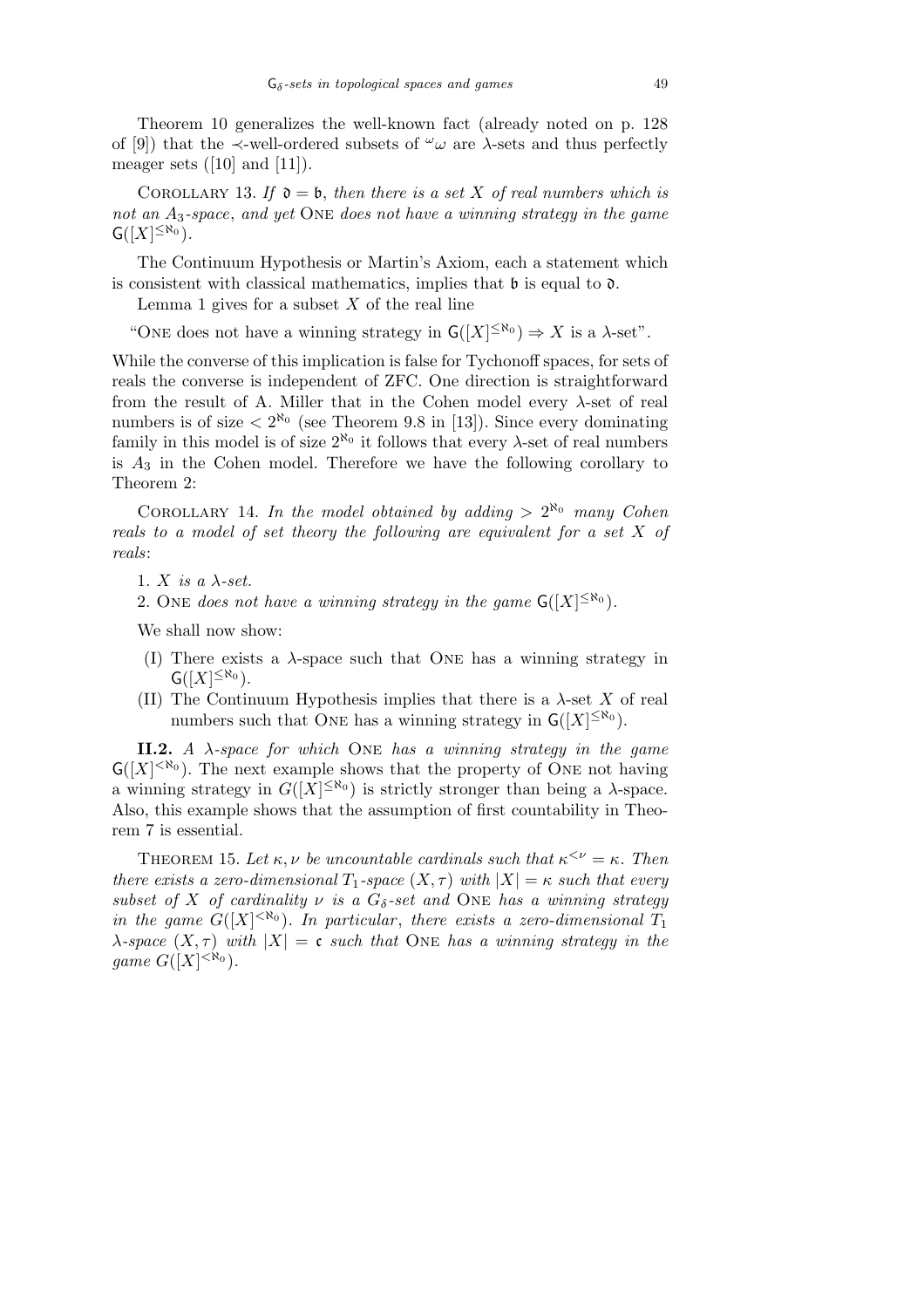Proof. Let  $\kappa, \nu$  be as in the assumptions. The underlying set of the space will be the initial ordinal  $\kappa$ . In order to construct  $\tau$ , we will define for each  $Y \in [\kappa]^{<\nu}$  a function  $g_Y : \kappa \to \omega + 1$ . For  $Y \in [\kappa]^{<\nu}$  and  $m \in \omega$  let

$$
G_{Y,m} = g_Y^{-1}([m,\omega])
$$
 and  $H_{Y,m} = g_Y^{-1}\{m\}.$ 

Let  $\tau$  be the topology generated by the subbase

$$
\{G_{Y,m}: Y \in [\kappa]^{<\nu}, \ m \in \omega\} \cup \{H_{Y,m}: Y \in [\kappa]^{<\nu}, \ m \in \omega\}.
$$

We will require that for all  $Y \in [\kappa]^{<\nu}$  and  $x \in X$ ,

(1)  $q_Y(x) = \omega$  if and only if  $x \in Y$ .

Moreover, for all countable subsets *Y* of  $[\kappa]^{<\nu}$  and all functions  $f : \mathcal{Y} \to \omega$ we will require that

(2) *|*  $\overline{a}$  $Y \in \mathcal{Y}$   $H_{Y,f(Y)}$   $| = \kappa$ .

In order to construct the family  ${g_Y : Y \in [\kappa]^{<\nu}}$ , fix an enumeration  $(f_\beta : \beta < \kappa)$  of all functions that map a countable subset of  $[\kappa]^{<\nu}$  into  $\omega$ such that each of these functions appears  $\kappa$  times in the enumeration. Now let us define the *g*<sup>*y*</sup>'s. If  $\beta \in Y$ , then  $g_Y(\beta) = \omega$ . This will take care of (1). If  $\beta \notin Y$  and *Y* is in the domain of  $f_{\beta}$ , then let  $g_Y(\beta) = f_{\beta}(Y)$ . Since our assumptions imply that the union of each countable subset of  $|\kappa|^{<\nu}$  has fewer than  $\kappa$  elements, the latter clause ensures (2). Finally, if  $\beta \notin Y$  and  $Y \notin \text{dom}(f_\beta)$ , then let  $q_Y(\beta) = 0$ .

It is not hard to see that the space  $(X, \tau)$  just defined is zero-dimensional and that every set  $Y \in [\kappa]^{<\nu}$  is equal to  $\bigcap_{m\in\omega} G_{Y,m}$ , and is thus a  $\mathsf{G}_{\delta}$ -set. Moreover, considering  $Y = \{x\}$ , we see that the space is  $T_1$ .

It remains to define a winning strategy  $\sigma$  for player ONE. For sets  $A$  and *B* let Fn(*A, B*) denote the set of all finite partial functions from *A* to *B*. For  $p \in \mathsf{Fn}([\kappa]^{<\nu}, \omega)$ , let

$$
W_p = \bigcap \{ H_{Y,p(Y)} : Y \in \text{dom}(p) \} \text{ and } W = \{ W_p : p \in \text{Fn}([\kappa]^{<\nu}, \omega) \}.
$$

Each  $W_p$  is a clopen subset of  $X$ , and (2) implies in particular that

(3) each element of  $W$  has size  $\kappa$ .

Moreover, it follows immediately from the definition of the topology that

(4) every nonempty open set in *X* contains an element of *W* as a subset.

Fix  $\alpha_0 \in X$  and let ONE's opening play of the game be  $\sigma(\emptyset) = {\alpha_0}$ . Suppose that

$$
(\{\alpha_0\}, U_0, \{\alpha_0, \alpha_1\}, \ldots, \{\alpha_0, \ldots, \alpha_{n-1}\}, U_{n-1})
$$

is a partial play of the game and that  $p_0, \ldots, p_{n-1} \in \text{Fn}([\kappa]^{<\nu}, \omega)$ } are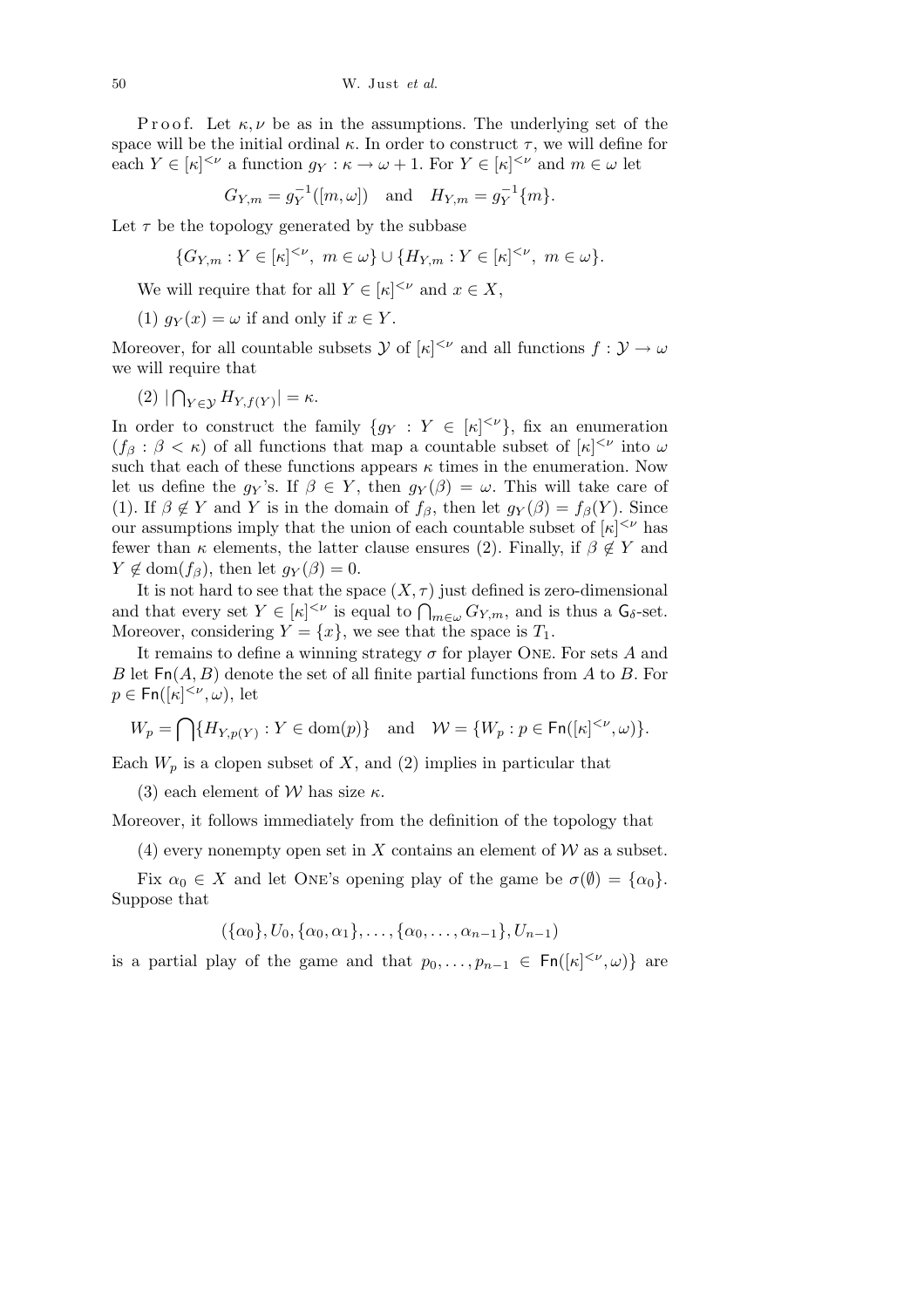such that

- (a)  $W_{p_i} \subseteq U_i$  for all  $i < n$ ,
- (b) for each  $i < j < n$ ,  $p_j$  extends  $p_i$ .

Then fix  $\alpha_n \in W_{p_{n-1}}$  so that  $\alpha_n \notin {\alpha_i : i < n}$  and let

$$
\sigma(\{\alpha_0\}, U_0, \{\alpha_0, \alpha_1\}, \ldots, \{\alpha_0, \ldots, \alpha_{n-1}\}, U_{n-1}) = \{\alpha_i : i \leq n\}.
$$

Suppose that Two responds with the open set  $U_n$ . We must still show how to define  $p_n$  preserving the properties (a) and (b). Fix a basic open set  $V$ containing  $\alpha_n$  such that  $V \subseteq U_n$ . Then

$$
V = \Big(\bigcap_{Y \in F_0} H_{Y,n_y}\Big) \cap \Big(\bigcap_{Y \in F_0} G_{Y,n_y}\Big)
$$

for some finite disjoint sets  $F_0, F_1 \subseteq [\kappa]^{<\nu}$  and sequence of integers  $\{n_y :$  $Y \in F_0 \cup F_1$ <sup>*}*</sup>. Notice that if  $Y \in \text{dom}(p_{n-1}) \cap F_0$  then  $p_{n-1}(Y) = n_y$  and if  $Y \in \text{dom}(p_{n-1}) \cap F_1$  then  $p_{n-1}(Y) \ge n_y$ . Let  $p_n = p_{n-1} \cup \{(Y, n_Y) : Y \in$  $(F_0 \cup F_1) \setminus \text{dom}(p_{n-1})$ . Clearly,  $p_n$  satisfies (a) and (b). Therefore if we let  $f = \bigcup_{n \in \omega} p_n$  then

$$
\bigcap_{Y\in\mathcal{Y}} H_{Y,f(Y)} = \bigcap_{n\in\omega} W_{p_n} \subseteq \bigcap U_n
$$

and by construction  $\bigcap_{Y \in \mathcal{Y}} H_{Y,f(Y)}$  is of size  $\kappa$ . Therefore  $\sigma$  is a winning strategy for player ONE.  $\blacksquare$ 

**II.3.** *A λ-set of real numbers where* One *has a winning strategy*. In this section we assume the Continuum Hypothesis. We partition  $\omega$  into countably many pairwise disjoint infinite subsets  $(a_n : n < \omega)$ . For each *n* we let  $\mathbb{P}_n = \mathsf{Fn}(\omega, a_n)$ . Partially order elements of  $\mathbb{P}_n$  by the order  $\lt_n$  so that if *p* and *q* are elements of  $\mathbb{P}_n$ , then  $p \leq_n q$  if *p* extends *q*.

Let  $(M_{\eta} : \eta < \omega_1)$  be a sequence of elementary submodels of  $(H_{\omega_2}, \in)$ such that:

- 1. for all  $\eta < \omega_1$ ,  $\mathsf{M}_{\eta} \in \mathsf{M}_{\eta+1}$ ,
- 2.  $\{(a_n : n < \omega), \omega, \langle \omega \rangle \subseteq \mathsf{M}_0, \text{ and}$
- 3.  $\bigcup_{\eta \in \omega_1} M_{\eta} \supseteq [\omega_1]^{\aleph_0}$ .

For each subset *X* of  $\omega$ *u* define what we call a *Skolem strategy*  $\sigma_X$  for ONE in  $G([X]^{\leq \aleph_0})$  as follows:

S.1.  $O_1 = \sigma_X(\emptyset) = X \cap M_0;$ 

S.*n*. Assume open subsets  $T_1 \supseteq \ldots \supseteq T_n$  of  $\omega$  are given such that

$$
O_1 \subseteq \sigma_X(T_1) \subseteq \ldots \subseteq \sigma_X(T_1, \ldots, T_{n-1}) \subseteq X \cap T_n.
$$

First choose the least  $\varrho_{n+1} < \omega_1$  such that  $\varrho_{n+1}$  is a limit ordinal and: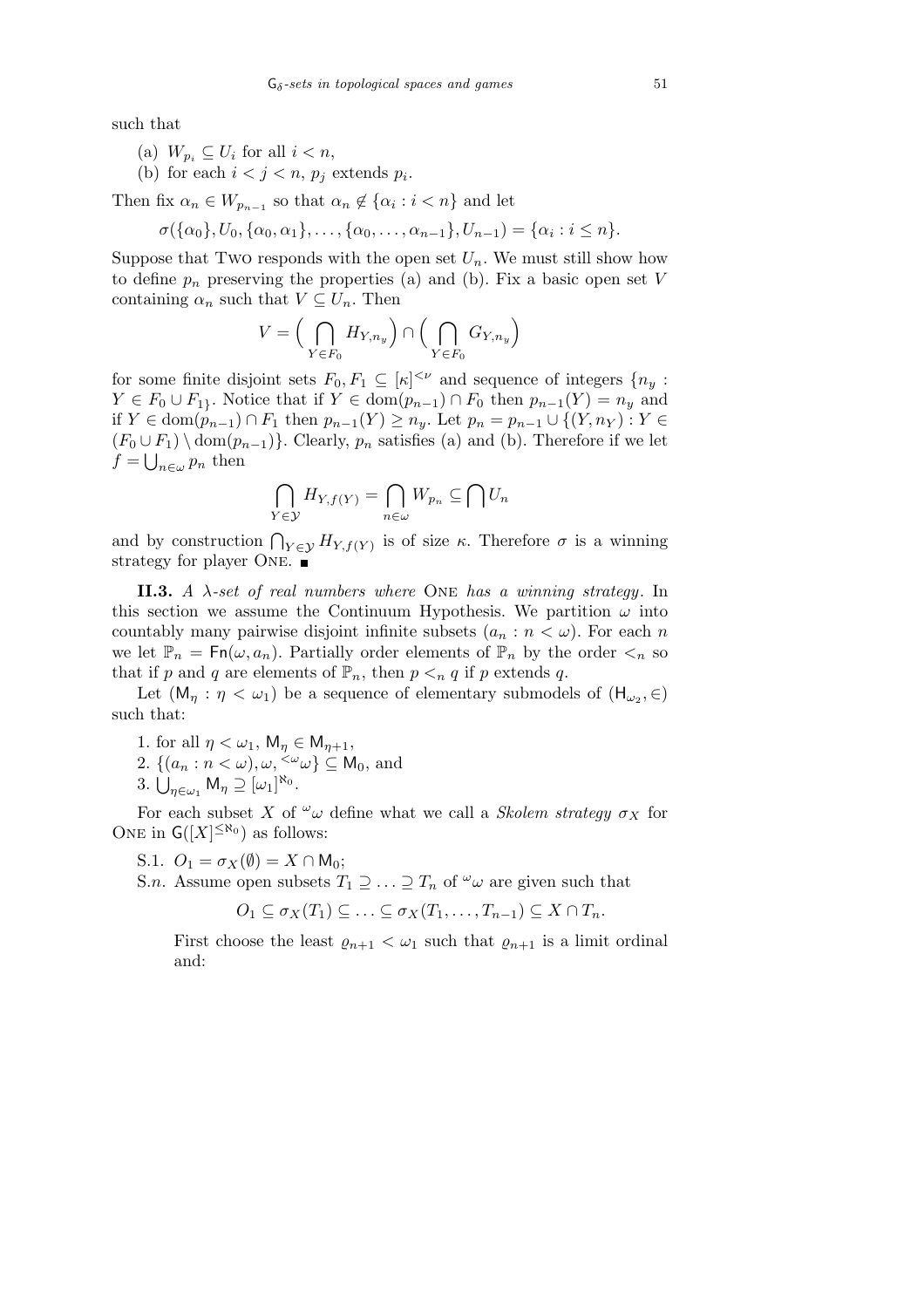1.  $T_n \in M_{\varrho_{n+1}}$ , and 2.  $\sigma(T_1, ..., T_{n-1}) \subseteq M_{\rho_{n+1}}$ . Then define

$$
\sigma_X(T_1,\ldots,T_n)=X\cap T_n\cap M_{\varrho_{n+1}+\omega}.
$$

The latter set will also be denoted by  $X_n$ . We shall construct an X such that  $\sigma_X$  is a winning strategy for ONE. *X* will be of the form  $\{f_\eta : \eta < \omega_1\}$ , where the  $f_n$ 's will be selected recursively. Along with selecting the  $f_n$ 's we shall also select terms of an  $\omega_1 \times \omega$  matrix  $(H_\eta^n : n < \omega, \eta < \omega_1)$  such that each  $H_{\alpha}^{n}$  is a function from  $a_{n}$  to  $\omega$ . For further reference define for each  $\eta < \omega_1$  and for each  $n < \omega$  the set

$$
F_{\eta}^{n} = \{ f \in {}^{\omega} \omega : f \cap H_{\eta}^{n} = \emptyset \}.
$$

In the course of this construction we need to consider sequences which are potential plays by player Two and which are legitimate candidates for Skolem strategies. To this end fix an enumeration

$$
(((W_{\xi}^{n}: n < \omega), (\varrho_{n+1}^{\xi}: n \in \omega)) : \xi \in \omega_1 \cap \text{LIM})
$$

of all pairs such that  $(W_{\xi}^n : n \in \omega)$  is a nonincreasing sequence of open subsets of  $\omega$  and  $(\varrho_{n+1}^{\xi})$  :  $n \in \omega$  is an increasing sequence of countable ordinals such that for each *n*,  $W_{\xi}^{n}$  is in  $M_{\varrho_{n+1}^{\xi}}$  and  $\varrho_{n+1}^{\xi} < \xi$ .

We require that for each *η*:

- $R.1.$   $(f_{\eta}, \{H_{\eta}^{n}\}_{n \in \omega}) \in M_{\eta+1};$
- R.2. For each *n* and  $f \in \omega \cap M_\eta$ , the sets  $\{m \in a_n : f(m) = H_\eta^n(m)\}\$ and  ${m \in a_n : f(m) \neq H_n^n(m)}$  are both infinite;
- $R.3. \ (\forall \beta \ge \eta)(\exists n)(f_{\beta} \cap H_{\eta}^{n} = \emptyset);$
- R.4.  $(\forall H \in [\eta]^{<\aleph_0})(\forall \pi : H \to \omega)(\{f_{\eta+k} : k \in \omega\} \cap \bigcap_{\alpha \in H} F_{\alpha}^{\pi(\alpha)}$  is dense  $\ln \bigcap_{\alpha \in H} F_{\alpha}^{\pi(\alpha)}$ ;
- R.5. If  $\eta$  is a limit and  $(W_{\eta}^n)_{n \in \omega}$  is a possible sequence of Two's moves in a game where ONE follows  $\sigma_X$  and  $(\rho_{n+1}^{\eta})_{n \in \omega}$  is the corresponding sequence of  $\varrho_{n+1}$ 's, then  $f_{\eta} \in \bigcap_{n \in \omega} W_{\eta}^n$ .

PROPOSITION 16. *If* R.1 *through* R.5 *are satisfied*, *then X is a*  $\lambda$ -set.

P r o o f. Observe that each  $F^n_\eta$  is a closed set, whence its complement  $G^n_\eta$ is open. By R.3,  $X \cap (\bigcap_{n<\omega} G^n_{\eta}) \subseteq \{f_{\delta} : \delta < \eta\}$ , and by R.2,  $\bigcap_{n<\omega} G^n_{\eta} \cap X \supseteq$ *{f<sup>δ</sup>* : *δ ≤ η}*.

PROPOSITION 17. *If there is a sequence*  $(f_{\eta}, \{H_{\eta}^n\}_{n \in \omega})$  *so that* R.1–R.5 *are satisfied, then*  $\sigma_X$  *is a winning strategy for* ONE *in*  $G([X]^{\leq \aleph_0})$ *.* 

Proof. Let  $(X_n, W_n : n \in \omega)$  be a play of the game where ONE follows *σ*<sub>*X*</sub>. Fix *η* such that  $W_n = W_n^n$  for all  $n \in \omega$  and such that  $f_n \notin$  $\mathcal{C}$  $\sigma_X$ . Fix  $\eta$  such that  $W_n = W_{\eta}^n$  for all  $n \in \omega$  and such that  $f_{\eta} \notin \bigcup X_n$ . Then R.5 implies that  $\bigcap_{n \in \omega} W_n \neq \bigcup_{n \in \omega} X_n$ , and hence ONE wins the game.  $\overline{?}$  $n \in \omega$  *X*<sup>*n*</sup>, and hence ONE wins the game.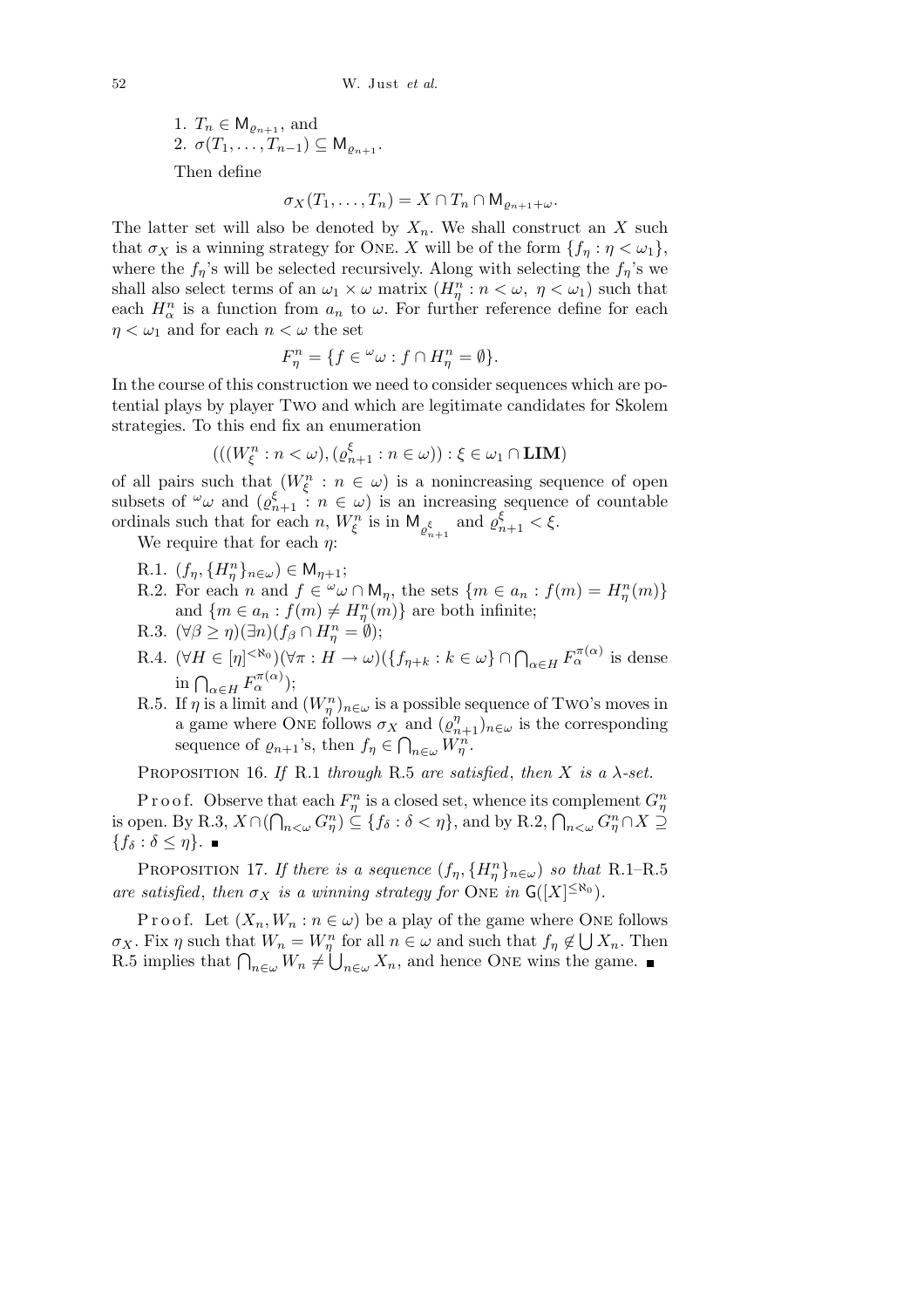**THEOREM** 18. *There is a sequence*  $(f_{\eta}, \{H_{\eta}^n\}_{n \in \omega})$  *so that* R.1–R.5 *are satisfied.*

Proof. Choose for each  $\eta < \omega_1$  and  $n \in \omega$  functions  $H^n_{\eta} \in M_{\eta+1}$  that are  $\mathbb{P}_n$ -generic over  $M_n$ . This ensures that R.2 is satisfied.

For reasons that will become apparent later in the proof, we will also make sure that if  $\beta_0 < \beta_1 < \ldots < \beta_k < \omega_1$  and  $(n_0, \ldots, n_k) \in \omega^{k+1}$ , then

$$
(H^{n_0}_{\beta_0}, H^{n_1}_{\beta_1}, \ldots, H^{n_k}_{\beta_k})
$$
 is  $\mathbb{P}_{n_0} \times \mathbb{P}_{n_1} \times \ldots \times \mathbb{P}_{n_k}$ -generic over  $M_{\beta_0}$ .

We will also require that for all  $\beta \in \omega_1 \cap \textbf{LIM}$  the set  $\{f_{\beta+k} : k \in \omega\}$  is dense in *<sup>ω</sup>ω*.

At limit stages  $\eta$ , consult the pair of sequences  $(W_{\eta}^n : n < \omega)$  and  $(\varrho_{n+1}^{\eta} : n \leq \omega)$  $n < \omega$ ). We may assume that  $(W_{\eta}^n)_{n \in \omega}$  is a possible sequence of Two's moves in a game where ONE follows  $\sigma_X$  and  $(\varrho_{n+1}^{\eta})_{n\in\omega}$  is the corresponding sequence of  $\varrho_{n+1}$ 's (otherwise R.5 holds vacuously).

Let  $\delta = \sup \{ \varrho_k^{\eta} \}$  $\binom{n}{k}$ :  $k \in \omega$ . We consider here only the case where  $\delta < \eta$ ; the case  $\delta = \eta$  is similar, and even easier. Let  $\{\alpha_k : k \in \omega\}$  be a one-to-one enumeration of  $\delta$  such that  $\alpha_k < \varrho_{k+1}^{\eta}$  for every  $k \in \omega$ , and let  $\{\beta_k : k \in \omega\}$ be a one-to-one enumeration of  $\eta \backslash \delta$ . We will construct recursively a sequence  $(s_k)_{k \in \omega}$  of functions in <sup> $\langle \omega} \omega$ </sup> and a sequence  $(n_k)_{k \in \omega}$  of natural numbers such that

- (a)  $s_k \subseteq s_{k+1}$  for all  $k \in \omega$ ;
- (b)  $[s_k] = \{ g \in \omega \omega : s_k \subset g \} \subset W^k_\eta;$
- (c)  $\min a_{n_k} > \max \text{dom}(s_k)$  for all  $k \in \omega$ ;
- (d)  $s_k \cap H_{\alpha_l}^{n_l} = \emptyset$  and  $s_k \cap H_{\beta_l}^{n_l}$  $\beta_l^{n_l} = \emptyset$  for all  $l \leq k < \omega$ .

To get the construction started, consider  $W_{\eta}^0$ . Since this set contains  $X \cap M_0$ , and since the extra requirement on the  $f_{\beta+k}$ 's mentioned at the beginning of this proof insures that *X* is dense in  $\omega_{\omega}$ ,  $W_{\eta}^{0}$  is also a dense subset of  $\omega$ . Choose  $s_0$  such that  $[s_0] \subset W_\eta^0$ . Then choose  $n_0$  such that  $\min a_{n_0} > \max \text{dom}(s_0)$ . Note that  $F_{\alpha_0}^{n_0} \cap F_{\beta_0}^{n_0}$  $\int_{\beta_0}^{n_0} \cap [s_0]$  is nonempty and perfect.

Having constructed  $(s_i : i \leq k)$  and  $(n_i : i \leq k)$  such that  $(a)$ – $(d)$  hold, notice that the closed set [*sk*] *∩*  $\tilde{\zeta}$  $i \leq k$   $F_{\alpha_i}^{n_i}$  is nonempty, and hence perfect.  $\text{By R.4, } \{f_{\varrho_{k+m}^{\eta}} : m \in \omega\} \text{ contains a dense subset } D \text{ of } [s_k] \cap$  $\tilde{ }$  $i \leq k$   $F_{\alpha_i}^{n_i}$ , and by (b),  $D \subseteq W_{\eta}^k$ . Since ONE plays  $X \cap W_{\eta}^k \cap M_{\varrho_k^n + \omega}$  in inning number  $k+1$ , and since  $W_{\eta}^{k+1}$  covers this set, *D* is also a subset of  $W_{\eta}^{k+1}$ . Thus  $W_{\eta}^{k+1} \cap [s_k]$ contains a dense subset of  $[s_k] \cap \bigcap_{i \leq k} F_{\alpha_i}^{n_i}$ . Now we have to use the fact that  $W_{\eta}^{k+1} \in M_{\delta}$  and  $(H_{\beta_0}^{n_0})$  $\overline{\beta_0^{\,n_0}}, H_{\beta_1}^{n_1}, \ldots, H_{\beta_k}^{n_k}$ ) is  $\mathbb{P}_{n_0} \times \mathbb{P}_{n_1} \times \ldots \times \mathbb{P}_{n_k}$ -generic over  $M_{\delta}$ .

CLAIM. *There exists*  $s_{k+1}$  ⊃  $s_k$  *such that*  $[s_{k+1}]$  ⊂  $W_{\eta}^{k+1}$  *and*  $[s_{k+1}]$  ∩  $\overline{a}$  $i \leq k$  *F*<sup>*n<sub>i</sub>*</sup></sub> *n n*<sub>*i*</sup> *S k F*<sup>*n<sub>i</sub>*</sup></sup> *n*<sup>*n<sub>i</sub>*</sup></sub>  $\beta_i^{n_i} \neq \emptyset$ .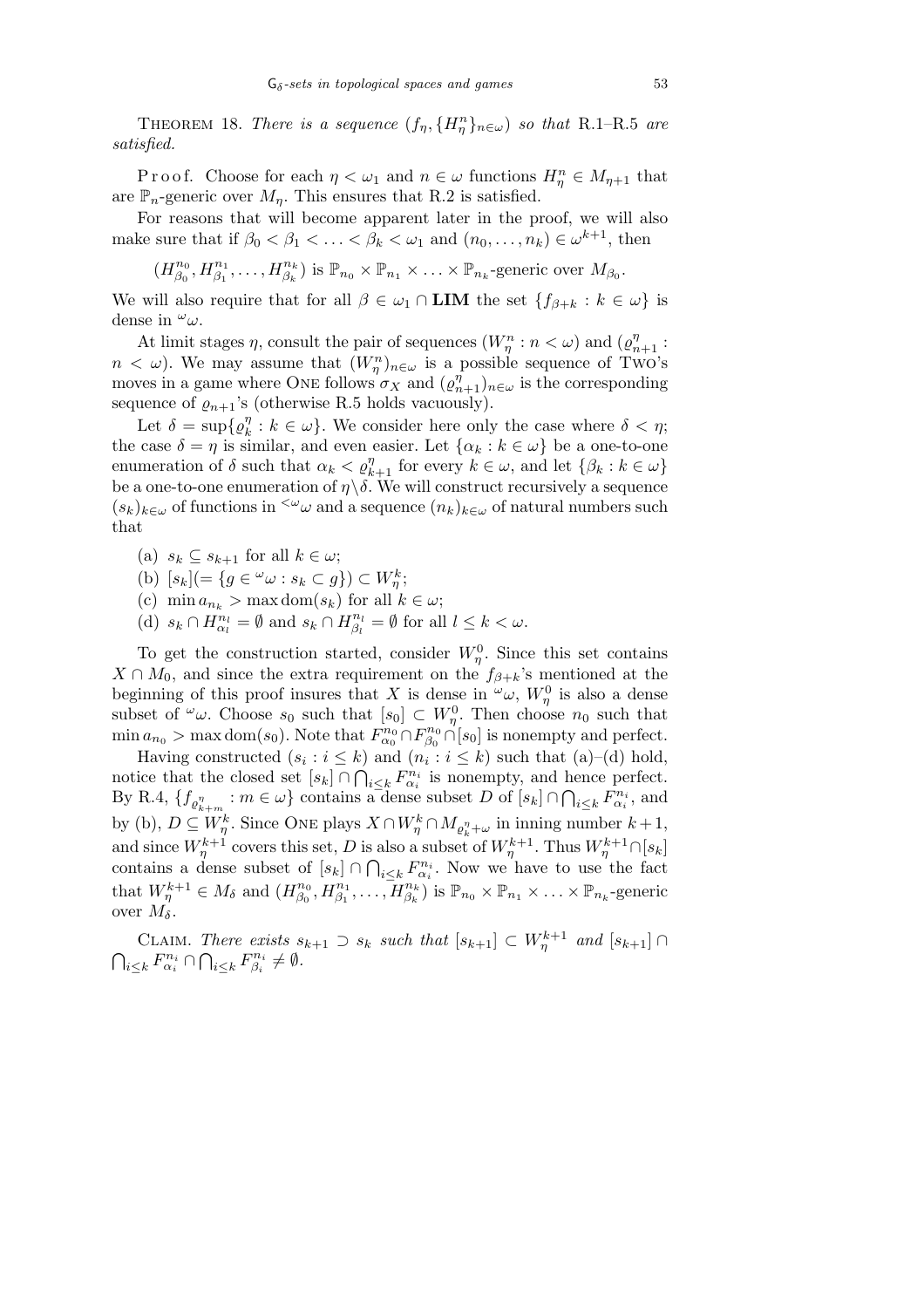Proof. Let  $p = (p_{n_0}, p_{n_1}, \ldots, p_{n_k}) \in \mathbb{P}_{n_0} \times \mathbb{P}_{n_1} \times \ldots \times \mathbb{P}_{n_k}$  be any condition such that  $p \Vdash [s_k] \cap \bigcap_{i \leq k} F_{\beta_i}^{n_i}$  $\beta_i^{n_i} \neq \emptyset$ , i.e., such that  $dom(p_{n_i}) \subseteq$  $dom(s_k) \cap a_{n_i}$  and  $p_{n_i} \cap s_k = \emptyset$  for all  $i \leq k$ . We want to show that there are  $q \leq p$  and  $s_{k+1} \supset s_k$  such that  $[s_{k+1}] \subset W_{\eta}^{k+1}$  and  $q \Vdash [s_{k+1}] \cap$ aı<br>∧  $q \leq p$  and  $s_{k+1} \supset s_k$  such that  $[s_{k+1}] \subset W_p^{k+1}$  and  $q \Vdash [s_{k+1}] \cap \bigcap_{i \leq k} F_{\alpha_i}^{n_i} \cap$ *i*≤*kF*<sub>*n*<sup>*n<sub>i</sub>*</sup></sup></sub>  $\phi_i^{n_i} \neq \emptyset$ . Let  $m \in \omega$  be such that  $dom(p_{n_i}) \subseteq m$  for all  $i \leq k$ , and let  $t_k \in \mathbb{R}^m$  be such that  $s_k \subseteq t_k$  and  $t_k(j) \neq p_{n_i}(j)$  and  $t_k(j) \neq H_{\alpha_i}^{n_i}(j)$ for all  $i \leq k$  and all eligible j. Then  $[t_k] \subseteq [s_k]$  and  $[t_k] \cap \bigcap_{i \leq k} F_{\alpha_i}^{n_i} \neq \emptyset$ . Since  $W_{\eta}^{k+1} \cap [s_k]$  is dense in  $[s_k] \cap$  $\overline{a}$  $i \leq k$   $F_{\alpha_i}^{n_i}$ , there exists  $s_{k+1} \supseteq t_k$  such that  $[s_{k+1}] \subset W_{\eta}^{k+1}$  and  $[s_{k+1}] \cap$  $\overline{\phantom{a}}$  $i \leq k$   $F_{\alpha_i}^{n_i} \neq \emptyset$ . Let  $M = \text{dom}(s_{k+1})$ , and let  $q_{n_i} = p_{n_i} \cup \{(j, s_{k+1}(j) + 1) : j \in M \cap a_{n_i} \setminus \text{dom}(p_{n_i})\}.$  Define  $q =$  $(q_{n_0}, q_{n_1}, \ldots, q_{n_k})$ . Then  $q \leq p$ , and  $q \Vdash [s_{k+1}] \cap \bigcap_{i \leq k} F_{\alpha_i}^{n_i} \cap \bigcap_{i \leq k} F_{\beta_i}^{n_i}$  $\beta_i^{n_i} \neq \emptyset$ , as required.

Note that  $s_{k+1} \cap H_{\alpha_i}^{n_i} = \emptyset = s_{k+1} \cap H_{\beta_i}^{n_i}$  $\beta_i^{n_i}$  for all  $i \leq k$ . Choose  $n_{k+1}$  such that  $\min a_{n_{k+1}} > \max \text{dom}(s_{k+1})$ . Then  $s_{k+1} \cap H_{\alpha_{k+1}}^{n_{k+1}} = \emptyset = s_{k+1} \cap H_{\beta_{k+1}}^{n_{k+1}}$  $\max \text{dom}(s_{k+1})$ . Then  $s_{k+1} \cap H_{\alpha_{k+1}}^{n_{k+1}} = \emptyset = s_{k+1} \cap H_{\beta_{k+1}}^{n_{k+1}}$ . Letting  $f_{\eta} = \bigcup_{k \in \omega} s_k$ , R.3 and R.5 are satisfied as required.

It only remains to construct  $\{f_{\eta+k} : k > 0\}$  so that this set is dense in  $\omega$  and R.4 holds. This is easily done by fixing an appropriate enumeration of pairs of finite subsets of  $\eta$  and basic open sets in  $\omega$  and defining  $f_{\eta+k}$ recursively using the following lemma:

LEMMA 19. *If S is a finite subset of*  $\omega_1$  *and*  $\pi : S \to \omega$  *is a function*, *then*  $\bigcap_{\eta \in S} F_{\eta}^{(\pi(\eta))}$  *is a nonempty subspace of*  $\omega_{\omega}$  *without isolated points.* 

**III.** *Other examples*. The special case of our game for which  $\mathcal{F}$  is  $\Pi_1^0$ , the collection of closed subsets of *X*, is naturally associated with the notion of a perfect space. Since  $\Pi_1^0$  is not closed under countable unions and since typically the set of points covered by One during a play is a countable union of closed sets, one would expect that our game is not an accurate instrument for detecting whether a space is perfect or not. We have only partial results in this direction. According to Theorem 2 we know the following:

Proposition 20. *If X is an A*3*-space*, *then the following are equivalent*:

- 1.  $(X, \tau)$  *is a perfect space.*
- 2. One *does not have a winning strategy in the game*  $G(\Pi_1^0)$ .

In particular, we see that if *X* is a Lusin set of real numbers (and thus an *A*3-set, by Theorem 3) then One does not have a winning strategy in the game  $\mathsf{G}(H_1^0)$ . Lusin sets are not  $\sigma$ -sets.

For  $T_1$ -spaces, if ONE has a winning strategy in the game  $G([X]^{<\aleph_0})$ , then ONE has a winning strategy in the game  $G(\Pi_1^0)$ . We see from Theorem 8 that ONE has a winning strategy in the game  $\mathsf{G}(H_1^0)$  played on any set of real numbers which does not have property  $s_0$ . This shows that in Proposition 20 some hypothesis, perhaps weaker than being an *A*3-space, is needed.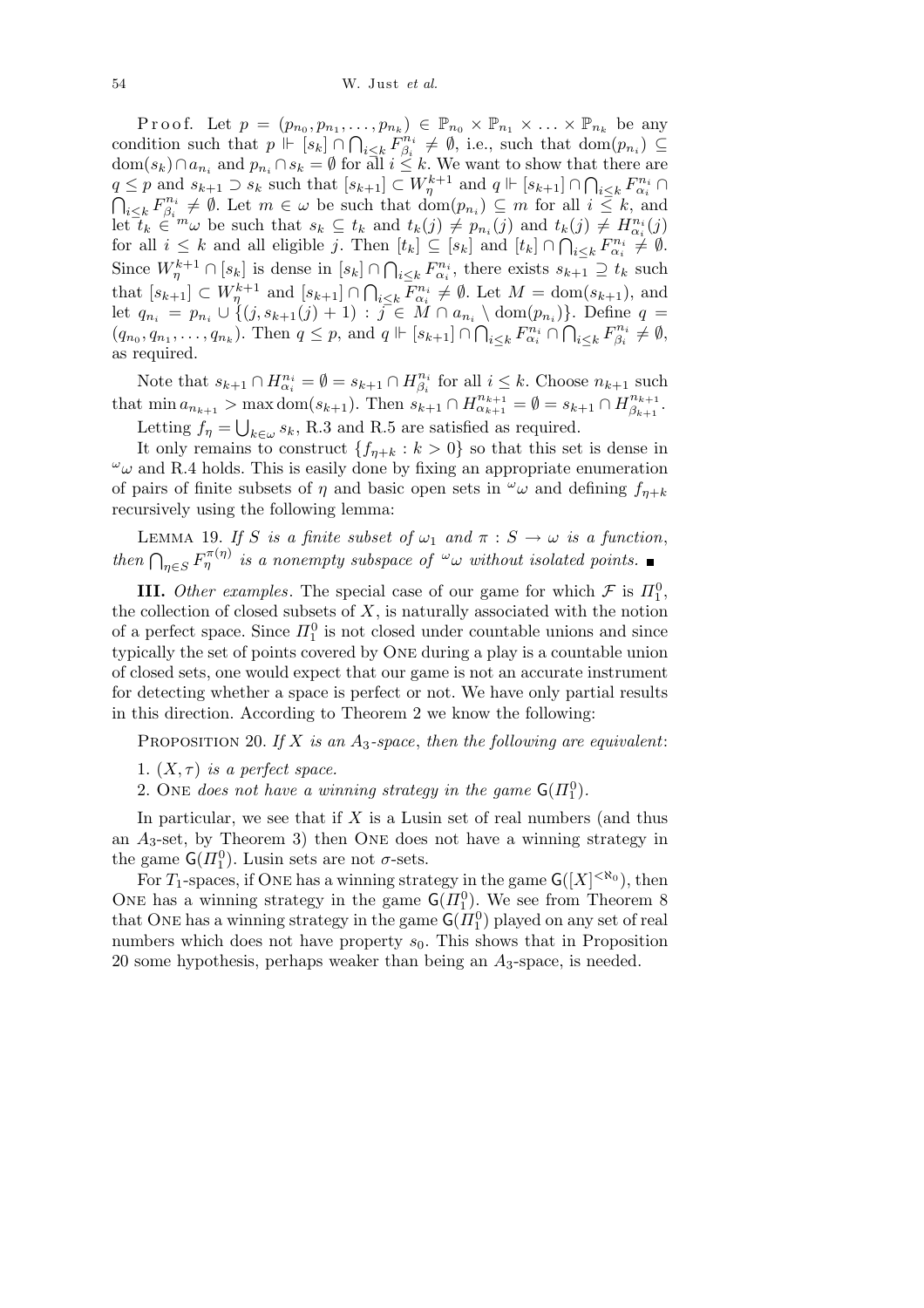A perfect space which is also an  $A_2$ -space is a  $\sigma$ -space in which ONE does not have a winning strategy in the game  $\mathsf{G}(H_1^0)$ . It is not clear if the hypothesis that  $X$  is a  $\sigma$ -space plays as important a role in identifying the spaces for which One does not have a winning strategy in the game  $\mathsf{G}(H_1^0)$ , as did the hypothesis that *X* be a *λ*-space (in Theorem 7) in identifying spaces where One did not have a winning strategy in the game  $G([X]^{<\aleph_0}).$ 

PROBLEM 1. *Is there a*  $\sigma$ -space for which ONE has a winning strategy in *the game*  $G(\Pi_1^0)$ ?

The instance of our game when  $\mathcal F$  is the set of  $\mathsf F_{\sigma}$ -sets is naturally associated with the notion of a  $\sigma$ -space, and is denoted by  $\mathsf{G}(\Sigma_2^0)$ . From our earlier results we deduce the following:

THEOREM 21. Let  $X$  be an  $A_3$ -space. Then the following are equivalent:

1.  $X$  *is a*  $\sigma$ *-space.* 

2. One *does not have a winning strategy in*  $G(\Sigma_2^0)$ .

When  $\mathcal F$  is the power set of  $X$  we obtain an instance of our game which is naturally associated with the notion of a *Q*-space. We also have very limited information about the exact relation of our game to *Q*-spaces.

LEMMA 22. For a *Q*-space  $X \subseteq \mathbb{R}$ , the following are equivalent:

1. *X is an A*3*-set.*

2.  $|X| < \mathfrak{d}$ .

Applying Theorem 2, we see that:

THEOREM 23. For a set  $X \subseteq \mathbb{R}$  such that  $|X| < \mathfrak{d}$ , the following are *equivalent*:

1. *X is a Q-space.*

2. One *does not have a winning strategy in*  $\mathsf{G}(\mathcal{P}(X))$ .

It is not clear that the cardinality hypothesis is really needed:

Problem 2. *Could there be a subset of the real line which is a Q-space*, and for which ONE has a winning strategy in  $\mathsf{G}(\mathcal{P}(X))$ ?

Problem 3. *Is there a Q-space X for which* One *has a winning strategy in*  $G(P(X))$ ? *Or even in*  $G([X]^{\leq \aleph_0})$ ?

**3. Strategies for player Two.** Every *Q*-space is a *σ*-space and every  $T_1$   $\sigma$ -space is a  $\lambda$ -space. Similarly, if Two has a winning strategy in the game  $\mathsf{G}(\mathcal{P}(X))$ , then Two has a winning strategy in  $\mathsf{G}(\Sigma_2^0)$ . If *X* is a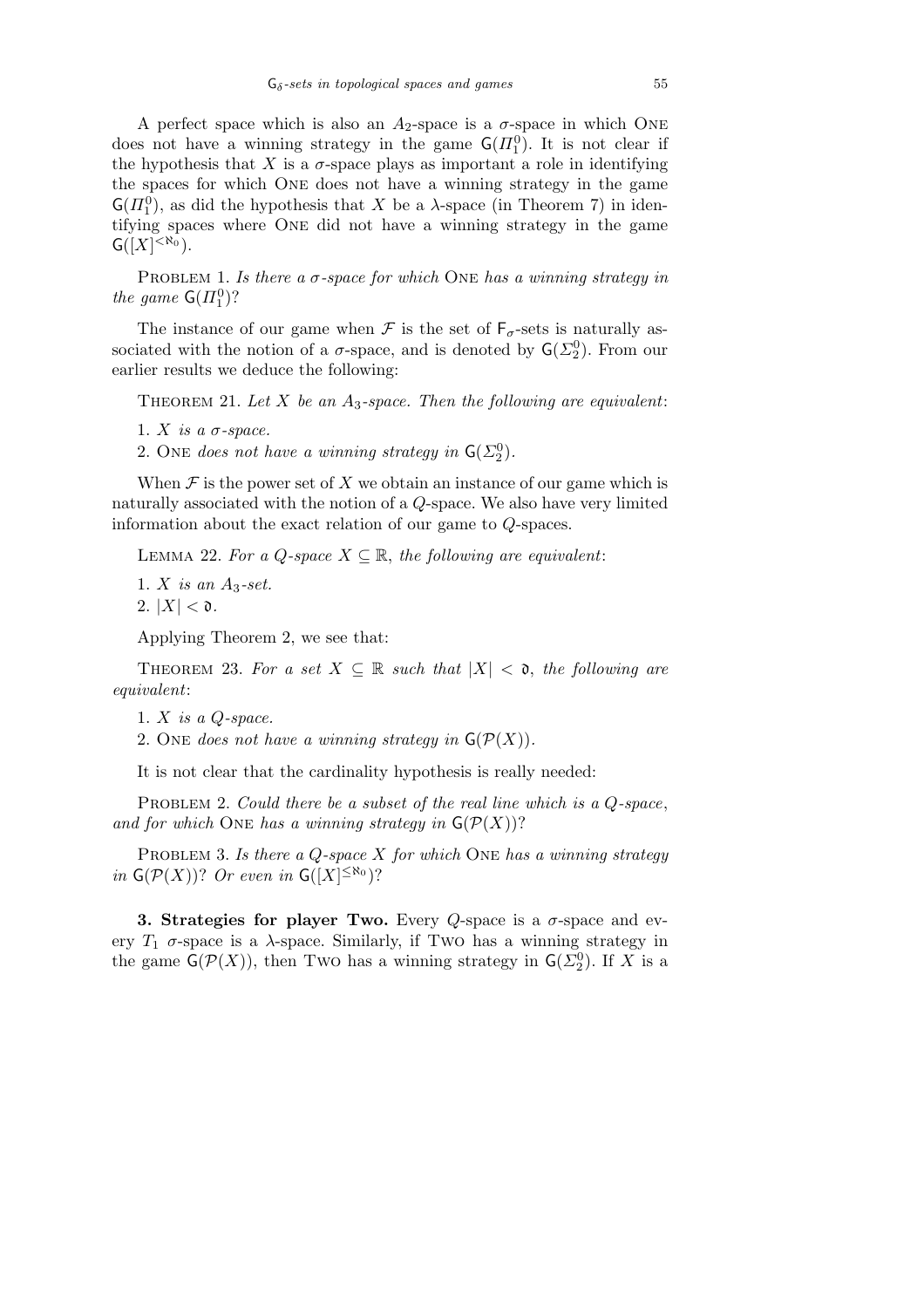*T*1-space, then the latter implies that Two has a winning strategy in the game  $G([X]^{\leq \aleph_0})$ .

THEOREM 24. If  $(X, \tau)$  is a hereditarily Lindelöf space, then the following *are equivalent*:

- 1. *X is countable.*
- 2. Two has a winning strategy in the game  $G([X]^{\leq \aleph_0})$ .
- 3. Two has a winning strategy in the game  $G([X]^{<\aleph_0})$ .

Proof. The proof that 1 implies 2 and that 2 implies 3 is easy. We show that the negation of 1 implies the negation of 3. Assume that *X* is uncountable. Let  $\sigma$  be a strategy for Two. For  $\tau \in \omega \setminus \{\emptyset\}$ , define by recursion over the length of  $\tau$  a set  $C_{\tau} \in [X]^{< \aleph_0}$  as follows: First pick  ${C(n) : n \in \omega}$  such that  ${\sigma(C(n)) : n \in \omega}$  is an open cover of *X*. Given  $C_{\tau}$ , choose  $\{C_{\tau\cap n}:n\in\omega\}$  in such a way that  $\{\sigma(C_{\tau|1},\ldots,C_{\tau},C_{\tau\cap n}):n\in\omega\}$ is an open cover of  $\sigma(C_{\tau|1}, \ldots, C_{\tau})$ . This is possible since *X* is hereditarily Lindelöf.

Then the set

$$
C = \bigcup_{\tau \in \langle \omega \cup \setminus \{\emptyset\}} C_{\tau}
$$

is a countable subset of *X*. Using the uncountability of *X* we fix a point  $y \in X \setminus C$ . Here is how ONE now defeats Two's strategy  $\sigma$ : Choose  $n_0$  such that  $y \in \sigma(C_{(n_0)})$ , then choose  $n_1$  such that  $y \in \sigma(C_{(n_0)}, C_{(n_0,n_1)})$ , then choose  $n_2$  such that  $y \in \sigma(C_{(n_0)}, C_{(n_0, n_1)}, C_{(n_0, n_1, n_2)})$ , and so on. We find a sequence  $(n_0, n_1, \ldots, n_k, \ldots)$  of integers such that for each *k* we have:

1.  $y \in \sigma(C_{(n_0)}, \ldots, C_{(n_0, \ldots, n_k)})$ , and yet 2.  $y \notin C$ .

Thus, Two loses this play.  $\blacksquare$ 

**4. Undetermined games and Set Theory.** Theorem 10 and Theorem 24 combined show that there is subspace *X* of the real line such that neither player has a winning strategy in the game  $G([X]^{\leq \aleph_0})$ .

It is not possible to show in ZFC that there is a subspace of the real line so that the corresponding game  $\mathsf{G}(\Sigma_2^0)$  is not determined. On the one hand, A. W. Miller has proved in [12] that it is relatively consistent with ZFC that every subset of the real line which is a  $\sigma$ -space is countable. Under these circumstances we see that for a set  $X$  of real numbers ONE has a winning strategy in  $\mathsf{G}(\Sigma_2^0)$  if, and only if, *X* is uncountable; Two has a winning strategy in the game  $\mathsf{G}(\Sigma_2^0)$  if, and only if, *X* is countable. On the other hand, we have: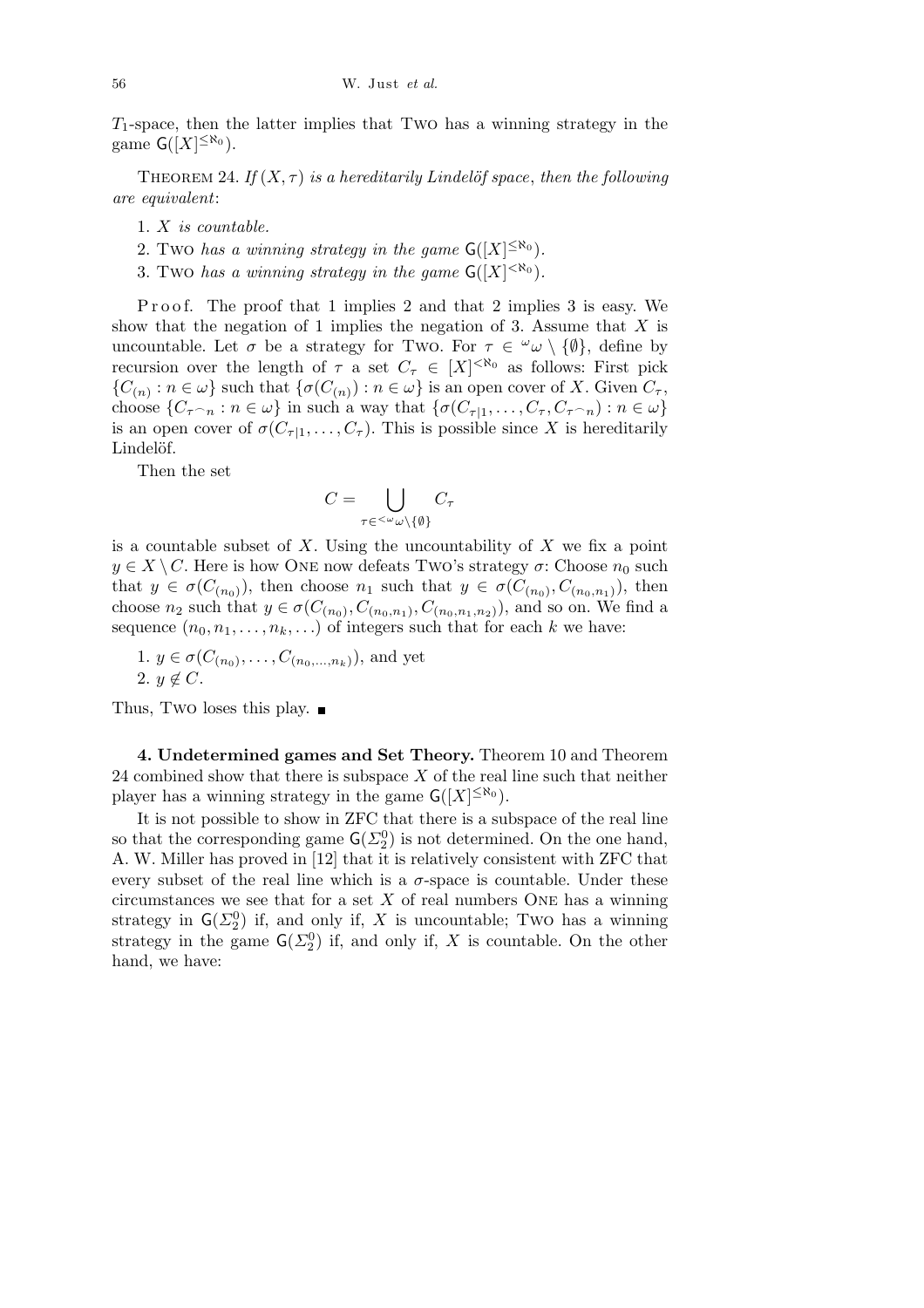- 1.  $G([X]^{\leq \aleph_0})$  *is undetermined.*
- 2.  $\mathsf{G}(\Sigma_2^0)$  *is undetermined.*
- 3.  $\mathsf{G}(H_1^0)$  *is undetermined.*

Proof. It follows from Theorem 24 that Two does not have a winning strategy in any of these games. If One has a winning strategy in one of these games, then ONE has a winning strategy in  $\mathsf{G}(\Sigma_2^0)$ . But by Corollary 6 this would be the case only if there were a  $\Sigma_2^0$ -subset of a Sierpinski set that is not a  $G_{\delta}$ -set. But suppose that *Y* is a  $\Sigma_2^0$ -subset of a Sierpiński set *X*. Then there is a Lebesgue measurable set of reals *Z* such that  $Z \cap X = Y$ . Then there is a  $G_{\delta}$ -set *G* of reals, containing *Z* and of the same measure as *Z*. Therefore  $G \cap X \setminus Y$  is countable and we see that Y is a  $\mathsf{G}_{\delta}$ -subset of X (in fact we have shown that for any Lebesgue measurable set  $Z$  of reals,  $Z \cap X$ is a relative  $G_{\delta}$ -set in *X*).

## **References**

- [1] Z. Balogh, *There is a Q-set space in ZFC*, Proc. Amer. Math. Soc. 113 (1991), 557–561.
- [2] T. B art oszyński and M. Scheepers, A-sets, Real Anal. Exchange 19 (1993-94), 521–528.
- [3] A. S. B e si covitch, *Concentrated and rarified sets of points*, Acta Math. 62 (1934), 289–300.
- [4] E. Čech, *Sur la dimension des espaces parfaitement normaux*, Bull. Internat. Acad. Bohême (Prague) 33 (1932), 38–55.
- [5] F. Hausdorff, *Dimension und äusseres Mass*, Math. Ann. 79 (1919), 157–179.
- [6] W. Just, A. Miller, M. Scheepers and P. J. Szeptycki, *The combinatorics of open covers II*, Topology Appl. 73 (1996), 241–266.
- [7] K. Kunen, *Set Theory: An Introduction to Independence Proofs*, North-Holland, 1984.
- [8] K. Kuratowski, *Topology*, *Vol.* 1, Academic Press, 1966.
- [9] —, *Sur une famille d'ensembles singuliers*, Fund. Math. 21 (1933), 127–128.
- [10] N. L u si n, *Sur l'existence d'un ensemble non d´enombrable qui est de premi`ere catégorie dans tout ensemble parfait*, ibid. 2 (1921), 155–157.
- [11]  $-$ , *Sur les ensembles toujours de première catégorie*, ibid. 21 (1933), 114–126.
- [12] A. W. Miller, *On generating the category algebra and the Baire order problem*, Bull. Acad. Polon. Sci. 27 (1979), 751–755.
- [13] —, *Special subsets of the real line*, in: The Handbook of Set-Theoretic Topology, North-Holland, 1984, 201–223.
- [14] F. Rothberger, *Eine Verschärfung der Eigenschaft C*, Fund. Math. 30 (1938), 50–55.
- [15] —, *On some problems of Hausdorff and of Sierpiński*, ibid. 35 (1948), 29–46.
- [16] W. Sierpiński, *Sur l'hypothese du continu*  $(2^{\tilde{R}_0} = R_1)$ , ibid. 5 (1924), 177–187.
- [17] —, *Sur deux consequences d'un théorème de Hausdorff*, ibid. 26 (1945), 269-272.